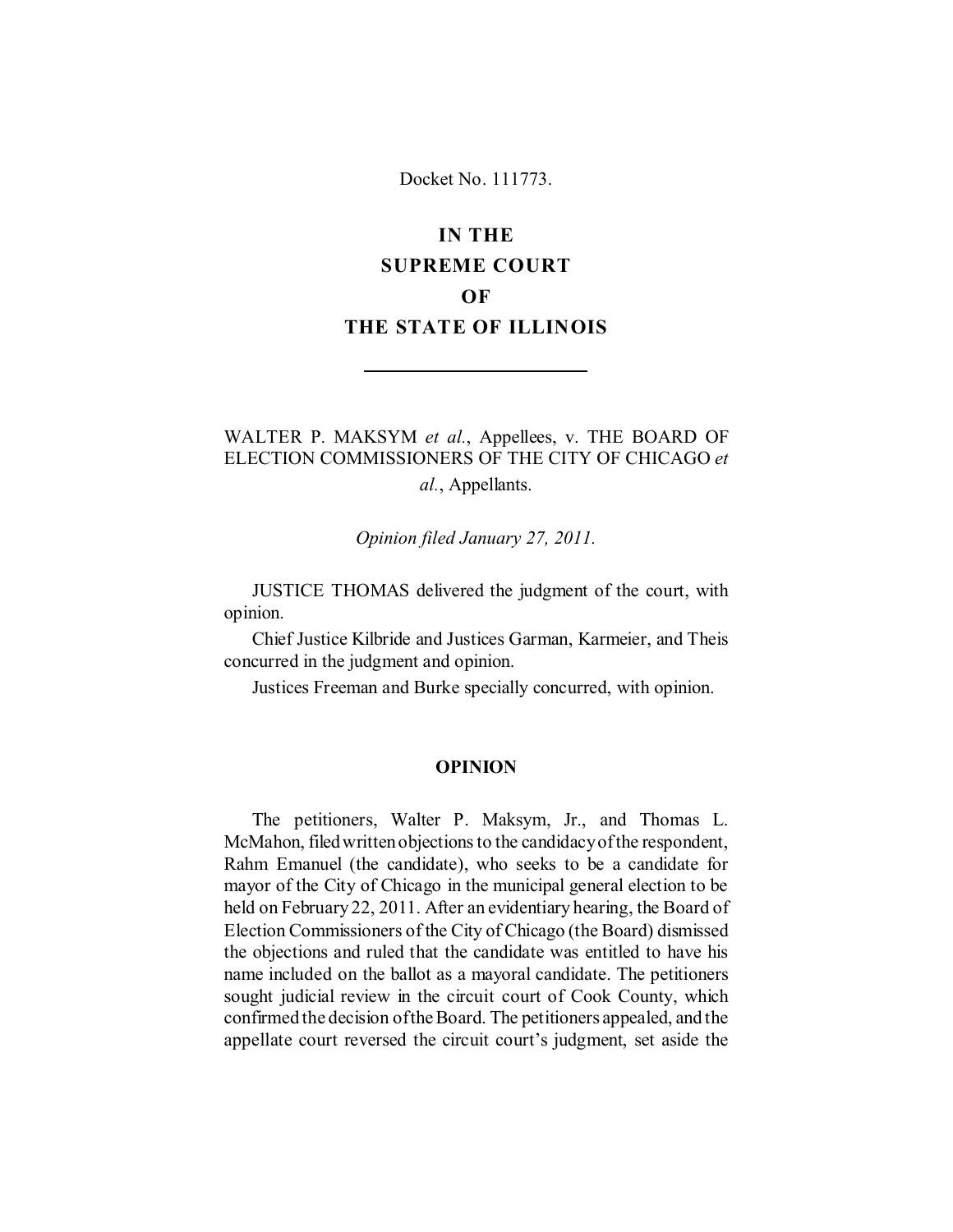Board's decision, and ordered that the candidate's name be excluded (or, if necessary, removed) from the ballot for Chicago's February 22, 2011, mayoral election. No. 1–11–0033. We allowed the candidate's petition for leave to appeal. Ill. S. Ct. R. 315 (eff. Feb. 26, 2010).

Although the parties engaged in an extensive evidentiary hearing prior to the Board's decision, the pertinent facts are largely undisputed on appeal. The appellate court summarized and adopted the Board's factual findings. In doing so, the court concluded that the factual findings were not against the manifest weight of the evidence. We agree with the appellate court that the Board's factual findings were not against the manifest weight of the evidence. See *Cinkus v. Village of Stickney Municipal Officers Electoral Board*, 228 Ill. 2d 200, 210 (2008). Accordingly, we set forth the facts largely as summarized in the appellate court opinion.

The candidate was born in Chicago and, in December 1998, purchased a Chicago home (the Hermitage House), which he still owns. The candidate lived with his family in that home from 1998 through January 2009. On January 2, 2009, the candidate, who had up to then served as a member of the United States House of Representatives elected from the district that included the Hermitage House, resigned his office in order to serve in Washington, D.C., as Chief of Staff to the President of the United States. After traveling to Washington, D.C., he and his spouse purchased additional land adjoining their Chicago property.

From January through May 2009, the candidate lived in an "in-law apartment" in Washington, D.C., while his family remained in the Hermitage House. From June 2009 until October 1, 2010, the candidate, and his family, lived in a Washington, D.C., house (the Woodley House) that was leased for the term spanning June 1, 2009, through June 30, 2011. The family received their mail at the Woodley House and moved most of their clothes and personal belongings to Washington, D.C. They did, however, leave behind at the Hermitage House several larger household items, including televisions, a piano, and a bed, as well as several personal possessions such as family heirlooms and books. The candidate's Hermitage House was leased to another family for the term of September 1, 2009, through June 30, 2011.

At all relevant times, including the time he was in Washington,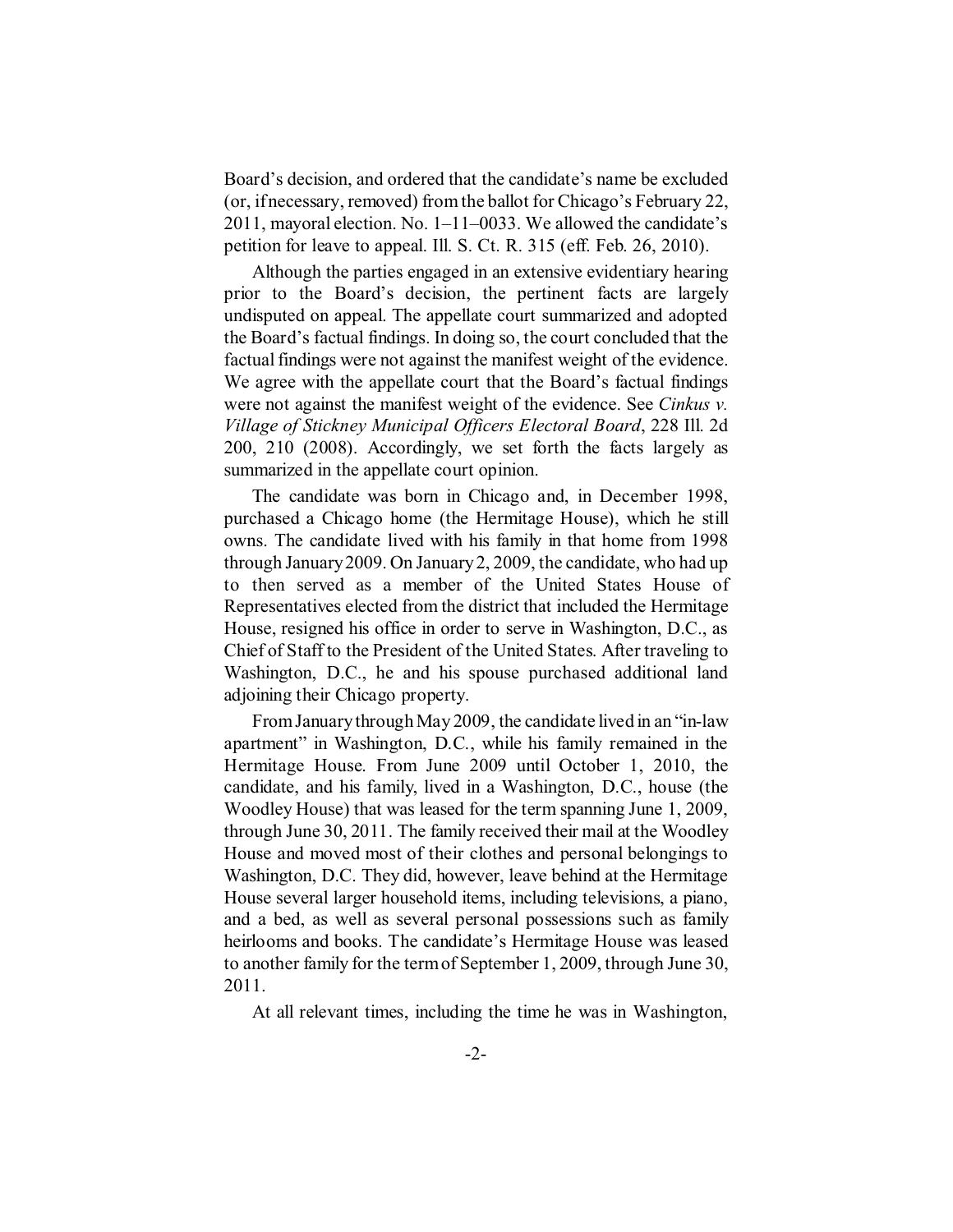D.C., the candidate continued to pay property taxes for the Hermitage House, continued to hold an Illinois driver's license listing the Hermitage House as his address, continued to list the Hermitage House address on his personal checks, and continued to vote with the Hermitage House as his registered voting address. He did, however, pay income tax in 2009 and 2010 to both Washington, D.C., and Illinois.

On October 1, 2010, the candidate resigned his position of Chief of Staff to the President of the United States and entered into a lease to live in an apartment located on Milwaukee Avenue in Chicago from October 1, 2010, through June 30, 2011. He has lived in that apartment since October 1, 2010. In his testimony, the candidate explained that he had always expected to serve as Chief of Staff to the President for approximately 18 to 24 months before returning to live in the Hermitage House.

From these facts, the Board concluded that the candidate met the qualification for candidacy, contained in subsection  $3.1-10-5(a)$  of the Illinois Municipal Code (Municipal Code) (65 ILCS 5/3.1–10–5(a) (West 2008)), mandating that he had "resided in" Chicago for the one year preceding the February 22, 2011, mayoral election. The Board noted that the objectors and candidate agreed that "residence" in this context means "permanent abode," and that two elements are required for a permanent abode: (1) physical presence; and (2) an intent to remain there as a permanent abode. The Board cited case law establishing that, once a permanent abode is established, residence continues until abandoned. The Board concluded that the objectors had failed to establish that the candidate abandoned his residence, basing its conclusion on the evidence that the candidate maintained significant contacts with Chicago, intended to return to Chicago and to the Hermitage House, and had lived in Washington, D.C., solely for the purpose of working for the President. Among the findings made by the Board were the following:

> –"The preponderance of this evidence establishes that the Candidate never formed an intention to terminate his residence in Chicago; never formed an intention to establish his residence in Washington, D.C., or any place other than Chicago; and never formed an intention to change his residence."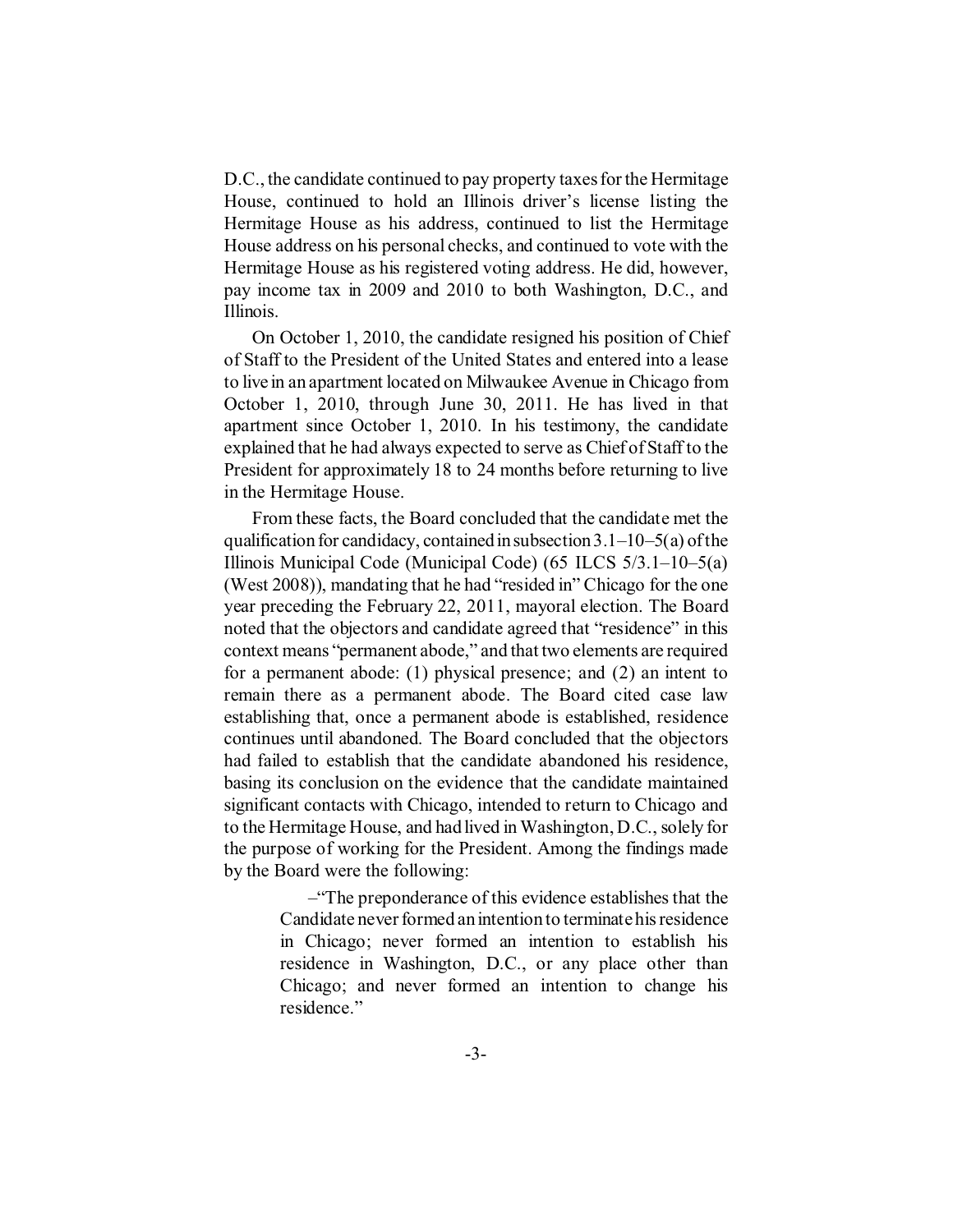–"The preponderance of this evidence further establishes that throughout the relevant period in 2009 and 2010 the Candidate maintained significant contacts in and with the City of Chicago and the State of Illinois, including continuing ownership of real estate; continuing ownership of valuable personal property of kinds that a reasonable person would store at the place he deemed to be his permanent residence and to which he planned to return."

–"The preponderance of this evidence, particularly including the coincidental terms of the leases and extensions of leases of the Hermitage House and the Woodley House compel the inference that the Candidate and his spouse intended to return to occupy the Hermitage House and abide there."

–"The preponderance of this evidence establishes that the Candidate intended his presence in Washington, D.C., solely for the purpose of permitting him to discharge what he perceived to be a duty to serve the United States in the capacity of the Chief of Staff to the President of the United States."

–"The weight of the evidence shows that the Objectors failed to bear their burdens of proof and persuasion that the Candidate intended, in 2009 or 2010, to effect any change in his residence or to be anything other than a resident of Chicago for electoral purposes."

The petitioners filed a petition for judicial review in the circuit court, and the court confirmed the Board's decision. The circuit court agreed with the Board that the relevant question was whether the candidate abandoned his Chicago residence when he became Chief of Staff to the President of the United States. The court determined that the Board's finding that the objectors had failed to show that the candidate abandoned his Chicago residence was not clearly erroneous.

The objectors appealed, and the appellate court reversed the decision of the circuit court and set aside the decision of the Board. The court noted that the Board's factual findings are deemed *prima facie* true and correct and may be overturned only if they are against the manifest weight of the evidence. Moreover, an electoral board's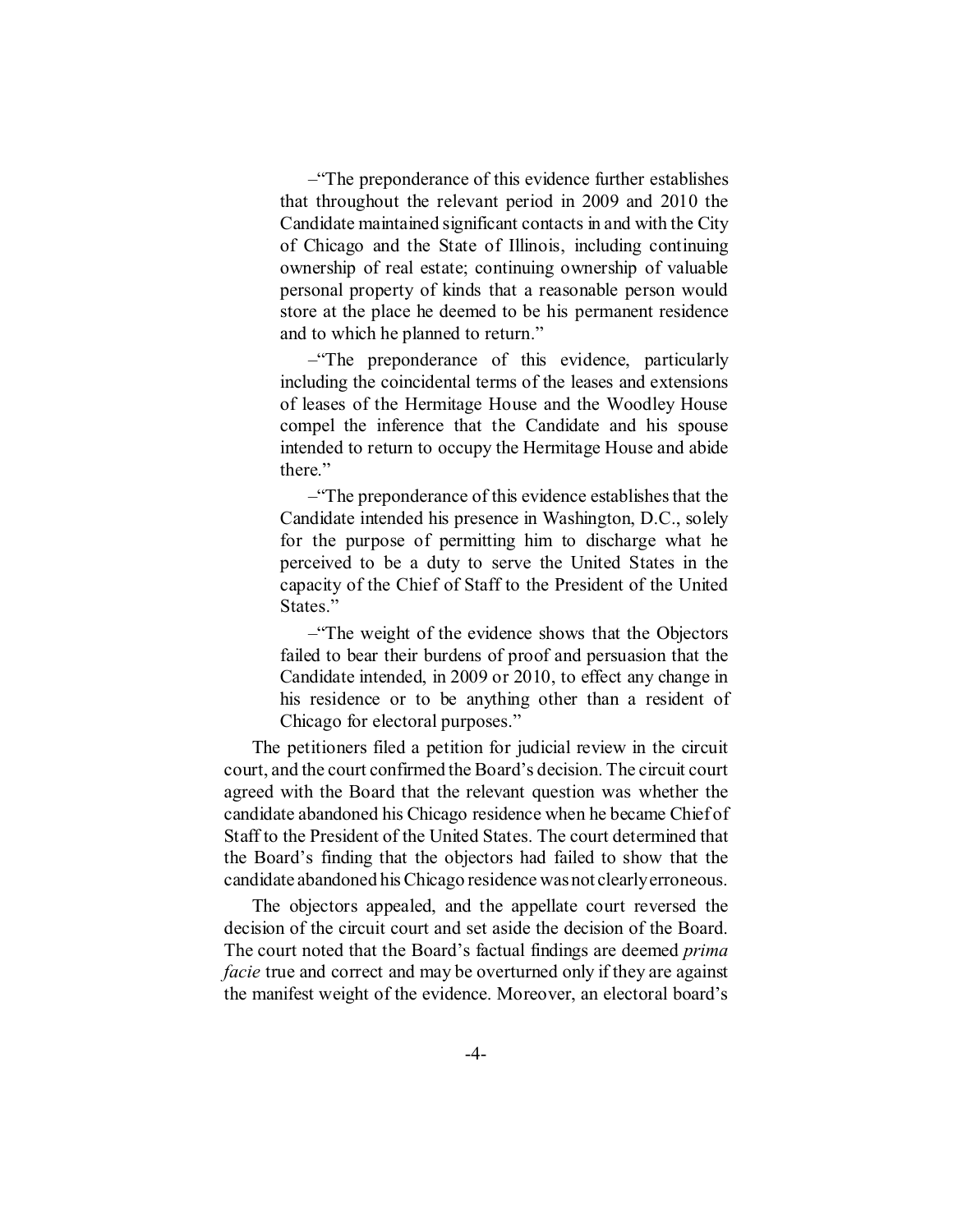rulings on mixed questions of law and fact–questions on which the undisputed law is applied to the historical facts–are reviewed under the clearly erroneous standard. No.  $1-11-0033$ , slip op. at 5 (citing *Cinkus*, 228 Ill. 2d at 210-11). The court determined, however, that it first needed to resolve a question of statutory construction to which the *de novo* standard of review would apply: what is the meaning of the phrase "resided in" in the section of the Municipal Code requiring that a candidate must have "resided in the municipality at least one year next preceding the election" (65 ILCS 5/3.1–10–5(a) (West 2008)). No. 1–11–0033, slip op. at 4-5.

The court noted that the Board had used the definition of residence that is used in voter qualification cases (permanent abode). Moreover, the court acknowledged that using the same definition for voter qualification and candidate qualification was an approach that was supported by all of the published appellate court case law on the issue. However, the court was unconvinced that this was the correct test because it could not find a published supreme court opinion ratifying, adopting, or directly addressing this approach. No. 1–11–0033, slip op. at 6. The court acknowledged that in *Smith v. People ex rel. Frisbie*, 44 Ill. 16 (1867), this court used an intentbased approach in determining a candidate residency question, but found this unpersuasive because a different standard of proof was applicable in that case.<sup>1</sup> The court also noted that *Smith* was a *quo warranto* action in which the candidate already held office and that there was a presumption that he was entitled to hold the office to which he had been appointed. The court stated that it was unaware of any "similar presumption applicable to this case."<sup>2</sup> No. 1–11–0033,

<sup>&</sup>lt;sup>1</sup>The appellate court left it to the reader to discern how the standard of proof was in any way relevant to what standard the court used to determine the merits of the residency issue.

<sup>2</sup>Because the election has yet to occur, there is, of course, no presumption that the candidate is entitled to the office he seeks. Nevertheless, there *is* a similar presumption applicable to the specific question before us, in that the candidate is presumed to be a Chicago resident. See *In re Moir's Estate*, 207 Ill. 180, 186 (1904), in which this court explained that "when a residence is once established the presumption is that it continues."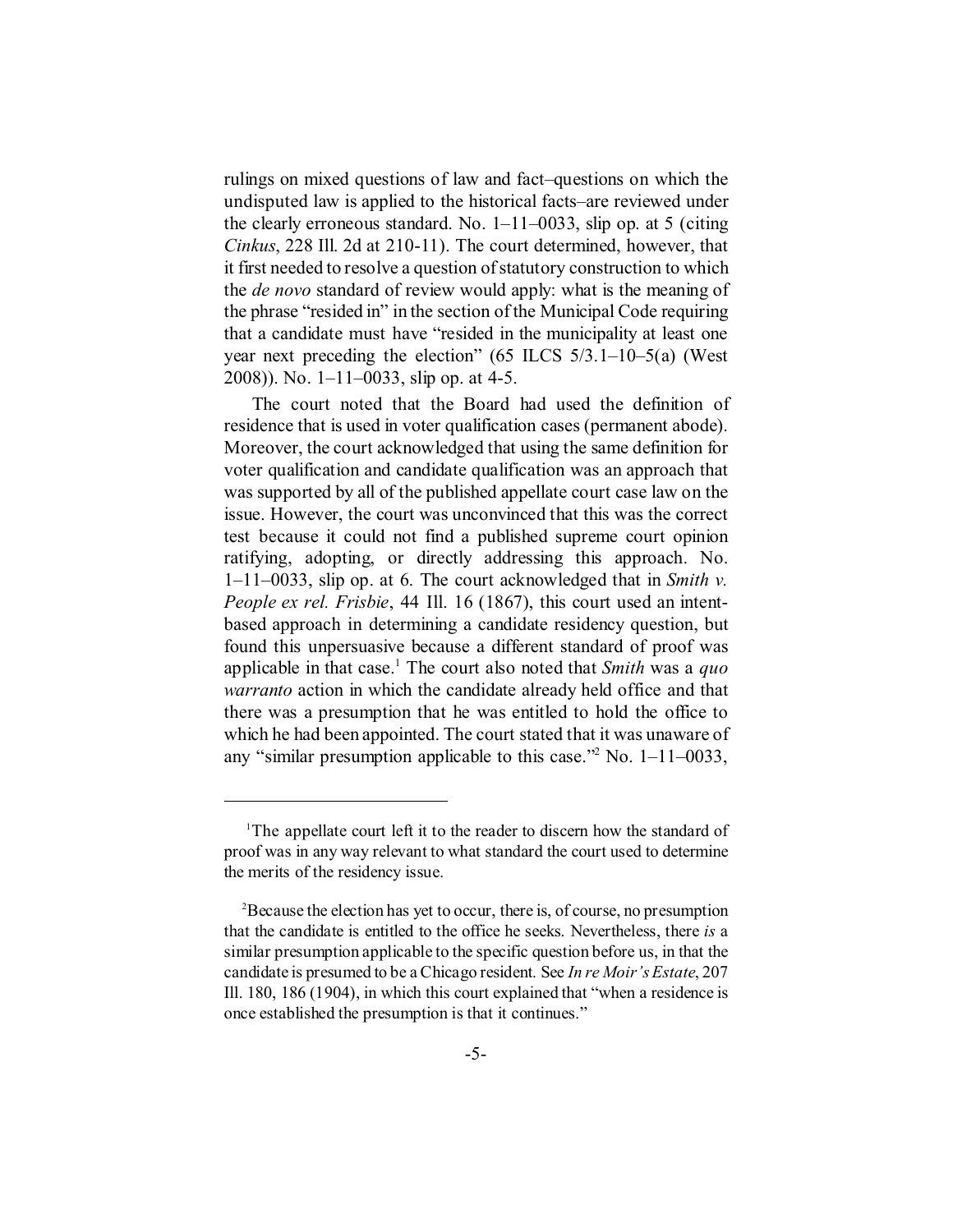slip op. at 7.

The court also found unpersuasive the candidate's argument that the Election Code defines residence as "permanent abode" (10 ILCS 5/3–2 (West 2008)) and that this court has expressly directed that the Municipal Code and the Election Code be construed *in pari materia*. See *Cinkus*, 228 Ill. 2d at 218-19. The court determined that the *in pari materia* doctrine meant only that the statutes should be given a harmonious construction, not necessarily an identical one. No. 1–11–0033, slip op. at 8. The court found more relevant than *Cinkus*–a two-year-old case mandating *in pari materia* construction–a quote from a 1960 case, *People ex rel. Moran v. Teolis*, 20 Ill. 2d 95, 104 (1960), in which this court stated that the statute at issue "differentiate[d] between 'electors' and those persons who may qualify for municipal office."<sup>3</sup> No. 1–11–0033, slip op. at 9.

In other words, the court determined that it was painting on a blank canvas, with no applicable authority to guide it other than the *Moran* quote. The court ultimately determined that, as used in section 3.1–10–5(a), "resided in" does *not* refer to a permanent abode, but rather where a person "actually live[s]" or "actually reside[s]." No. 1–11–0033, slip op. at 20-21. However, the court never explained what it meant by these terms, other than to say that the candidate does not qualify as a resident if this definition is used.

The court arrived at this definition by employing the following reasoning. First, the court relied on *People v. Ballhorn*, 100 Ill. App. 571 (1901), a decision that it acknowledged had no precedential authority under *Bryson v. New America Publications*, 174 Il. 2d 77, 1935 (1996) (appellate court decisions filed prior to 1935 have no binding authority), for the proposition that the purpose of candidate residency requirements is that candidates be component parts of the units they represent, and that this can be accomplished only by actual, rather than constructive, residency. No. 1–11–0033, slip op. at 12-13. Next, the court noted that section 3.1–10–5 of the Municipal Code sets forth two qualifications for candidates and that they are stated in

<sup>&</sup>lt;sup>3</sup>This court did so, however, only in the context of setting forth the different *time limits* for the respective residency requirements. See *Moran*, 20 Ill. 2d at 104.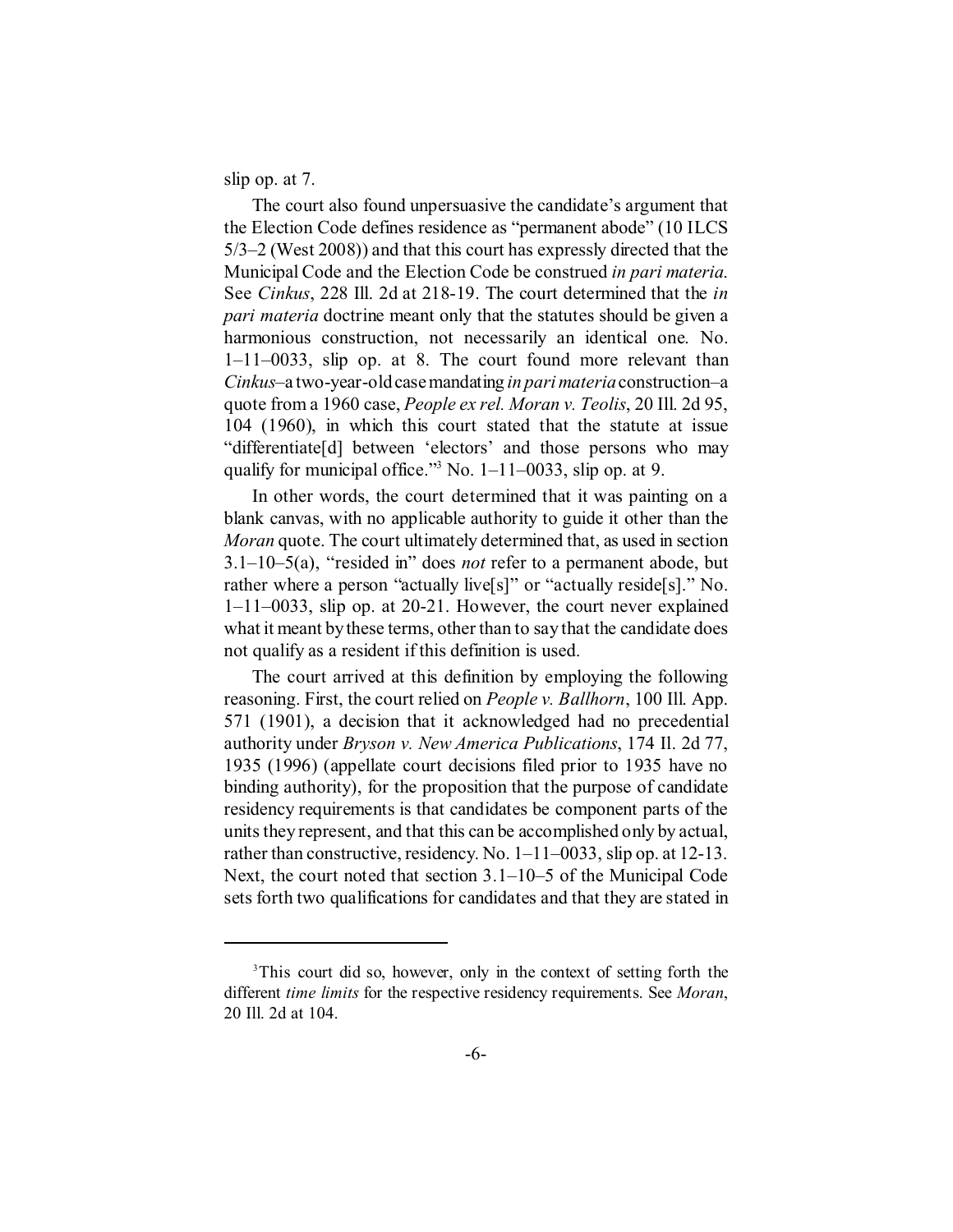the conjunctive: a candidate must be "a qualified elector of the municipality and [must have] resided in the municipality at least one year next preceding the election."<sup>4</sup> The court determined that the candidate was clearly a qualified elector because, without regard to whether the Hermitage House constituted the candidate's permanent place of abode while it was under lease, the candidate qualified for the exception set forth in section  $3-2(a)$  of the Election Code, which states that "No elector or spouse shall be deemed to have lost his or her residence in any precinct or election district in this State by reason of his or her absence on business of the United States, or of this State." The court held that the candidate was on the business of the United States when he was employed as Chief of Staff to the President of the United States. No.  $1 - 11 - 0033$ , slip op. at 14-15.

The court next took up the meaning of "resided in." The court acknowledged that section  $3.1-10-5$ (a) contains a residency requirement, but held that its use of the term "resided in" means something other than residency as that term is traditionally understood. The court supported this interpretation by contending that the verb "resides" and the noun "resident" are used to entirely different effect in section  $3.1-10-5(d)$ , which applies to people (or their spouses) on active military duty. The court believed that the terms "resident" and "resides" connote different meanings in this subsection, and thus must have different meanings elsewhere in section 3.1–10–5. According to the court, "resides" in subsection (d)

<sup>4</sup> In pertinent part, the relevant statutes for determining whether one is a qualified elector provide that:

 <sup>&</sup>quot;§3–1. Every person \*\*\* who has resided in this State and in the election district 30 days next preceding any election therein \*\*\* and who is a citizen of the United States, of the age of 18 or more years is entitled to vote at such election for all offices and on all propositions." 10 ILCS 5/3–1 (West 2008).

 <sup>&</sup>quot;§3–2. (a) A permanent abode is necessary to constitute a residence within the meaning of Section 3–1. No electors or spouse shall be deemed to have lost his or her residence in any precinct or election district in this State by reason of his or her absence on business of the United States, or of this State." 10 ILCS 5/3–2 (West 2008).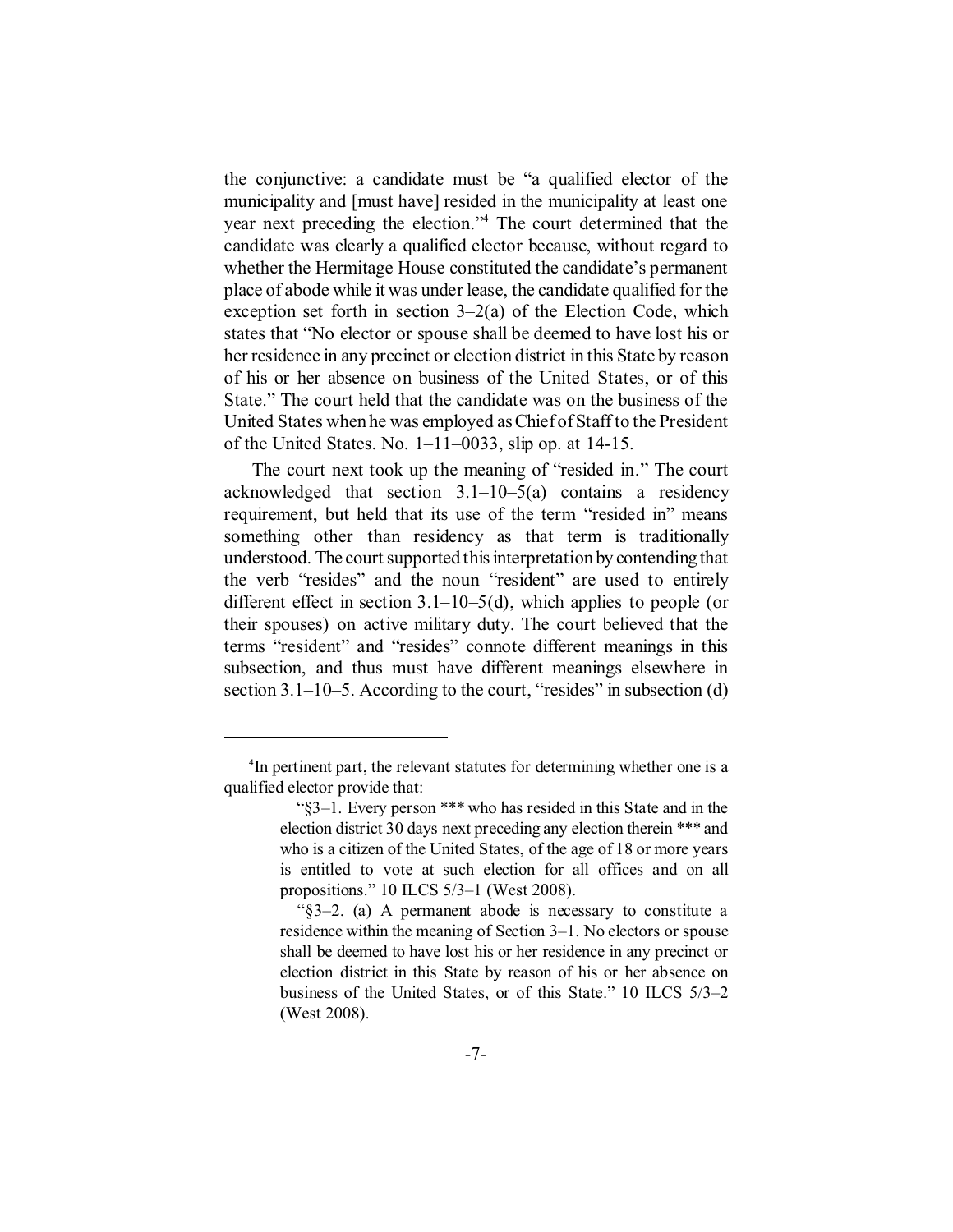means "actually live," so "resided in" in subsection (a) must also mean "actually live." No.  $1-11-0033$ , slip op. at 16-20. Finally, the court determined that the "business of the United States" exception stated in section 3–2 of the Election Code applied only to the qualification of electors and did not apply to the candidate qualifications set forth in section 3.1–10–5 of the Municipal Code. No. 1–11–0033, slip op. at 20-24.

Accordingly, although the appellate court found that the candidate unquestionably was a qualified elector, it concluded that he did not meet the residency requirement of section 3.1–10–5 because he did not "actually reside" or "actually live" in Chicago for the entire year next preceding the election. The court did so without ever explaining what it meant by the terms "actually reside" or "actually live." The court ordered the candidate's name excluded or removed from the ballot.

Justice Lampkin dissented. Justice Lampkin disagreed with nearly every aspect of the majority's decision and would have applied the traditional definition of residence that has been established in Illinois law. No. 1–11–0033, slip op. at 26-28 (Lampkin, J., dissenting). Applying this standard, the dissent would not have found the Board's decision clearly erroneous. No. 1–11–0033, slip op. at 28-30 (Lampkin, J., dissenting).

We allowed the candidate's petition for leave to appeal and stayed the appellate court's decision pending this appeal.

### ANALYSIS

Before proceeding to the merits, we wish to emphasize that, until just a few days ago, the governing law on this question had been settled in this State for going on 150 years. In *Smith v. People ex rel. Frisbie*, 44 Ill. 16 (1867), this court was faced with a question remarkably similar to that which is before us today. Smith, a longtime resident of Illinois, had been appointed a circuit judge by the governor of Illinois, and a *quo warranto* action was brought to remove Smith from that office on the grounds that he had not been an Illinois resident "for at least five years next preceding \*\*\* his appointment," as the Illinois Constitution then required. In support of their action, the objectors pointed to the fact that Smith had moved with his family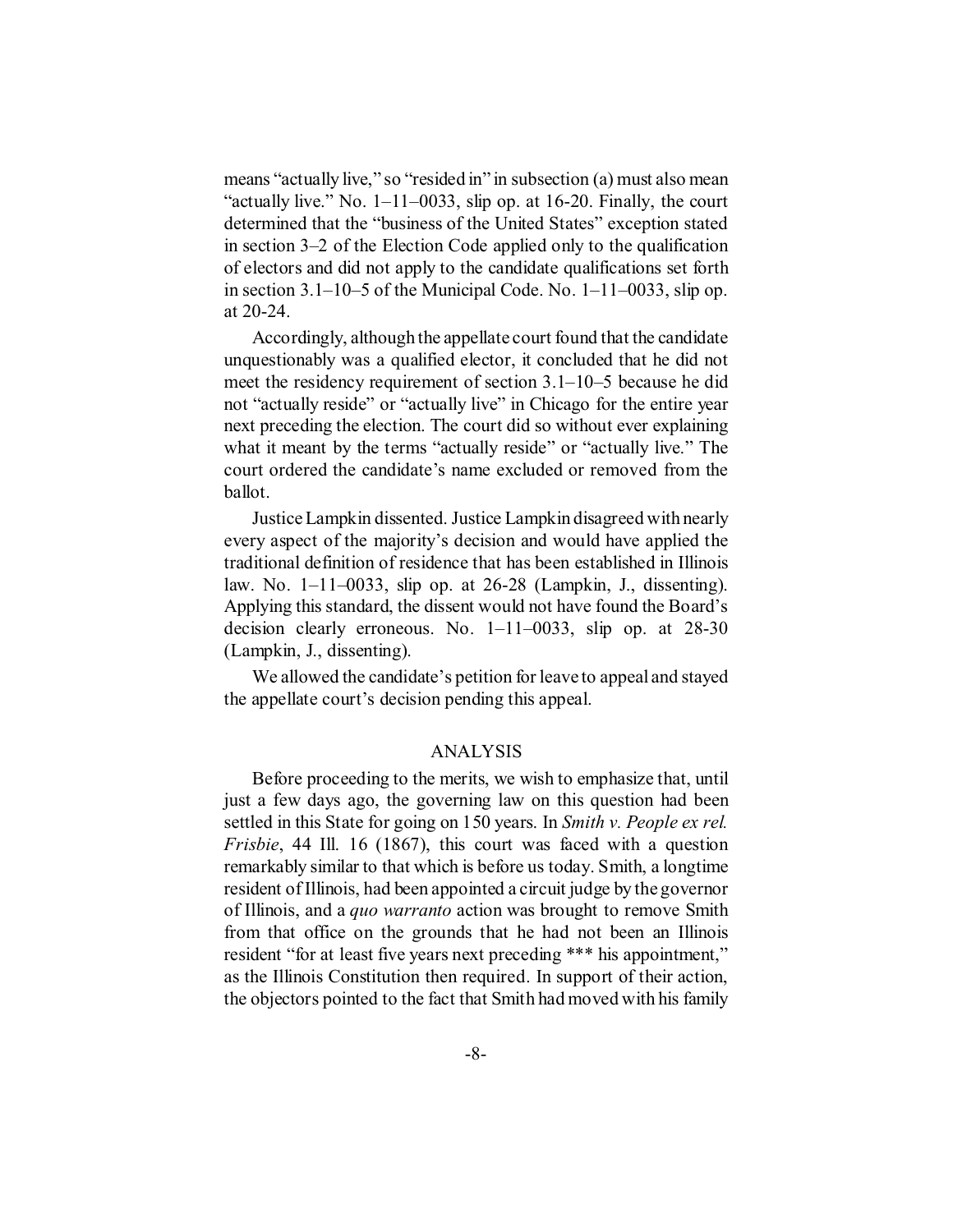to Tennessee for eight months during the relevant five-year residency period.

In concluding that Smith's eight-month sojourn to Tennessee did not result in an abandonment of his established Illinois residency, this court explained that, once established, "residence is lost \*\*\* by a union of intention and acts" and that "the intention in many cases will be inferred from the surrounding circumstances." *Smith*, 44 Ill. at 24. This court then examined the "surrounding circumstances" and found that (1) Smith frequently declared that his move to Tennessee was only an experiment; (2) just two months after arriving in Tennessee, Smith expressed a desire to return to Illinois as soon as became feasible; (3) Smith at no time expressed an unqualified intention to remain in Tennessee; (4) Smith declined to vote in a Tennessee election because "he desired to do no act by which he would lose his citizenship in [Illinois]"; (5) he refused to sell his Illinois law books prior to his move, saying that "he would probably return, and would then need them in his [Illinois] law practice"; and (6) he "only rented his [Illinois] residence when he left." *Smith*, 44 Ill. at 23-24. This evidence, the court concluded, was insufficient to "establish a presumption of loss of residence." *Smith*, 44 Ill. at 24-25.

Since *Smith* was decided, the principles established in it have been consistently and faithfully applied in the candidacy context by the appellate court of this State. See, *e.g.*, *People ex rel. Madigan v. Baumgartner*, 355 Ill. App. 3d 842, 847 (2005) (" '[W]here a person leaves his residence and goes to another place, even if it be another [s]tate, with an intention to return to his former abode, or with only a conditional intention of acquiring a new residence, he does not lose his former residence so long as his intention remains conditional.' " (quoting *Pope v. Board of Election Commissioners*, 370 Ill. 196, 201 (1938)); *Walsh v. County Officer Electoral Board*, 267 Ill. App. 3d 972, 976 (1994) (whether candidate abandoned old residence in favor of new residence presents a question of intent, which is measured both by the "surrounding circumstances" and the candidate's declarations thereof); *Dillavou v. County Officers Electoral Board*, 260 Ill. App. 3d 127, 132 (1994) (whether candidate abandoned established residence is a question of intent, and "'an absence for months or even years, if all the while intended as a mere temporary absence for some temporary purpose, to be followed by a resumption of the former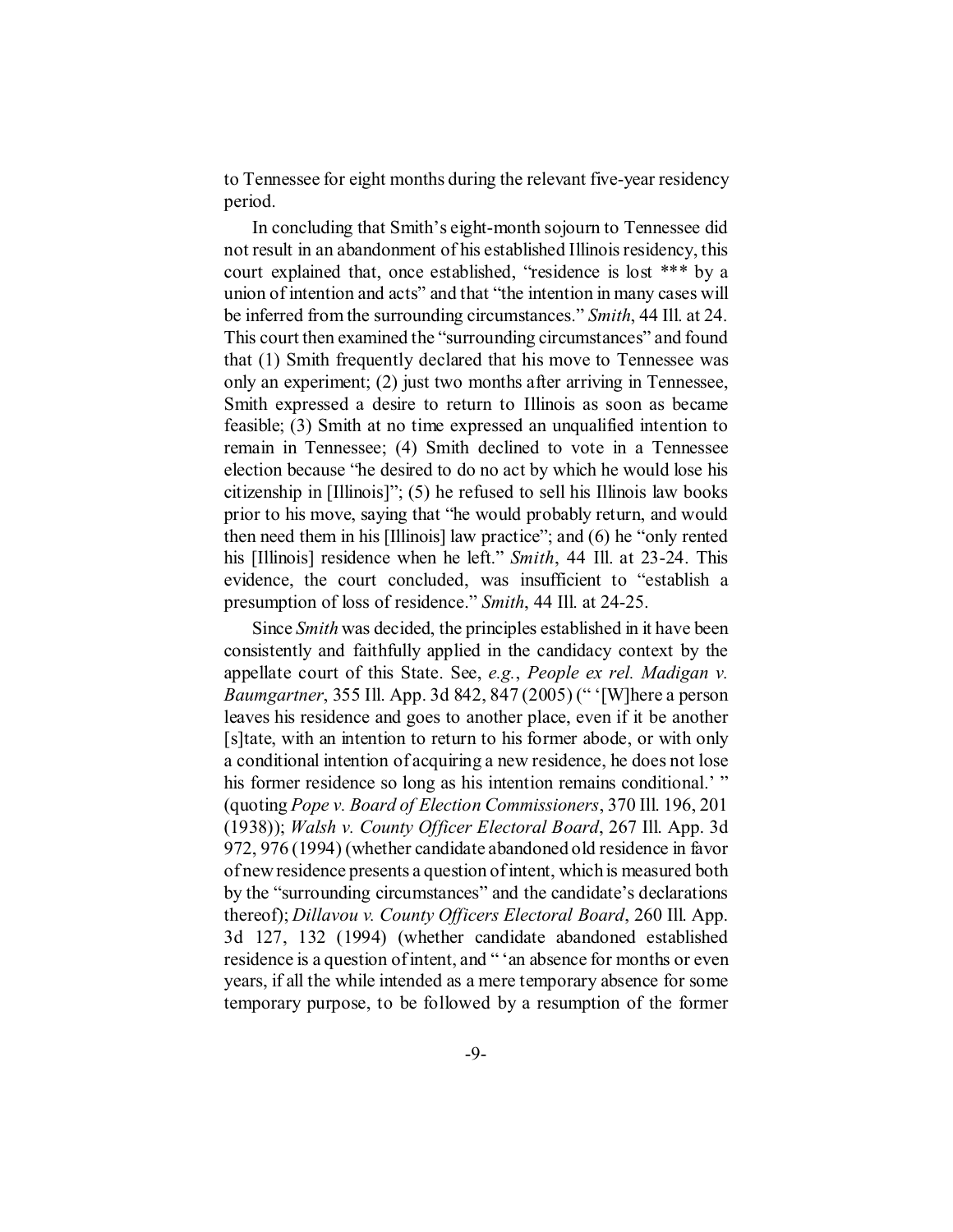residence, will not be an abandonment' ") (quoting *Kreitz v. Behrensmeyer*, 125 Ill. 141, 195 (1888)). Moreover, the principles established in *Smith* and uniformly followed since were the very principles relied upon by the hearing officer, the Board, and the circuit court below.

Thus, from April 1867 through January 24 of this year, the principles governing the question before us were settled. Things changed, however, when the appellate court below issued its decision and announced that it was no longer bound by any of the law cited above, including this court's decision in *Smith*, but was instead free to craft its own original standard for determining a candidate's residency. See No. 1–11–0033, slip op. at 6-8 (dismissing the foregoing authority in its entirety). Thus, our review of the appellate court's decision in this case begins not where it should, with an assessment of whether the court accurately applied established Illinois law to the particular facts, but with an assessment of whether the appellate court was justified in tossing out 150 years of settled residency law in favor of its own preferred standard. We emphatically hold that it was not.

The *Smith* principles control this case, plain and simple. With the sole exception of the prescribed time period, the provision at issue in *Smith* is identical to one the issue at here. Both provide that, in order to be eligible for public office, a person must reside in the relevant jurisdiction for some period "next preceding the election or appointment." And in both cases, the sole issue presented is whether the person seeking to hold the office in question had abandoned his Illinois residency by virtue of an extended relocation to another part of the country. In answering that question in *Smith*, this court explained that, once established, "residence is lost \*\*\* by a union of intention and acts" and that "the intention in many cases will be inferred from the surrounding circumstances." *Smith*, 44 Ill. at 24. The court then examined the surrounding circumstances, including both Smith's words and Smith's actions, to determine whether Smith had abandoned his Illinois residency. Ultimately, the court concluded that he had not. In every relevant way, the analysis that this court employed in *Smith* is the very analysis that the hearing officer, the Board, and the circuit court below employed, and they were correct in doing so. *Smith* has never been overruled, and it is directly on point.

For two reasons, the appellate court concluded that *Smith* was not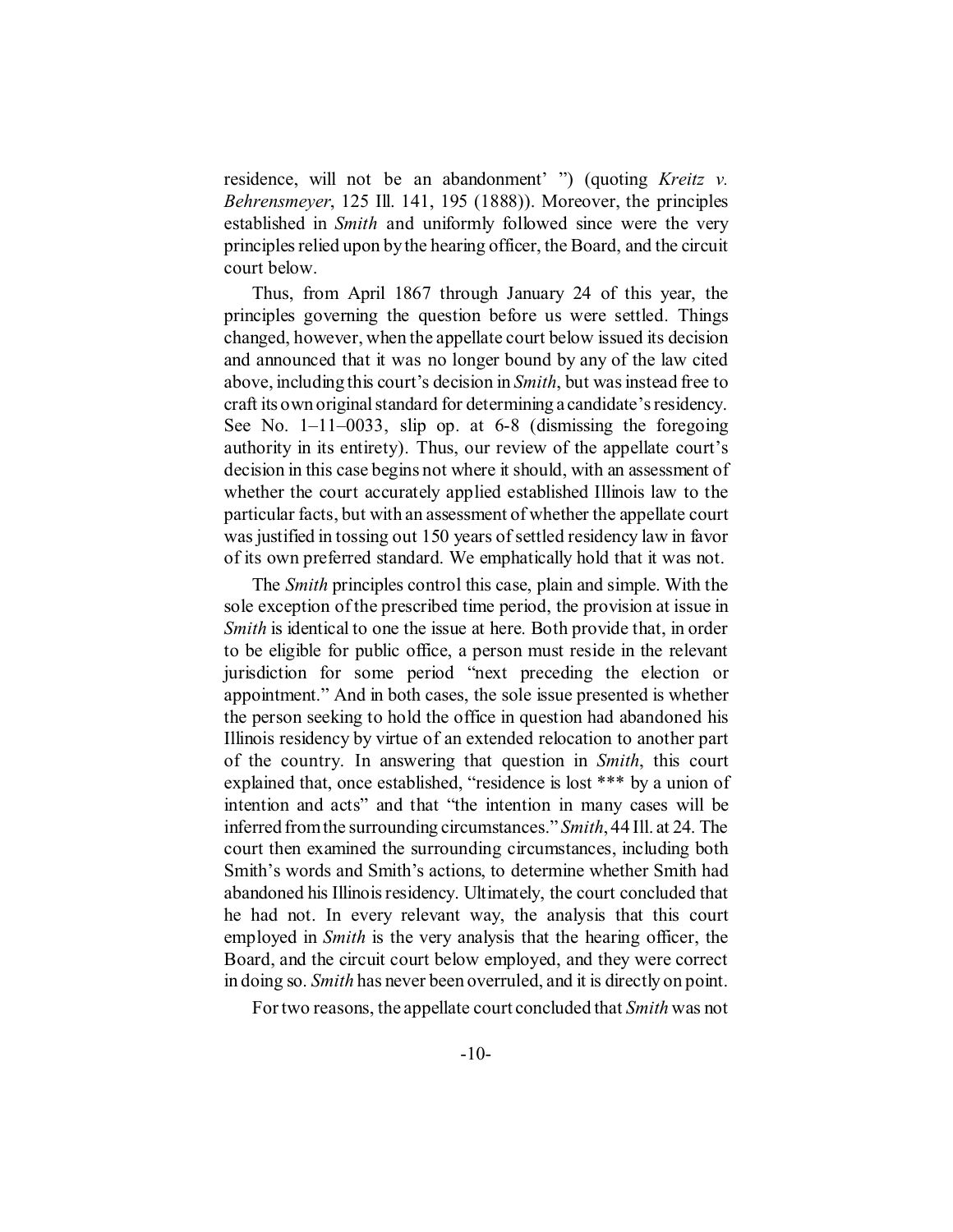controlling authority in this case. Neither of these reasons is convincing. First, the court noted that, because *Smith* involved a *quo warranto* action, the burden of proof on the objecting party was higher (clear and convincing) than it is for the objectors in this case (preponderance of the evidence). No.  $1-11-0033$ , slip op. at 7. While this is undeniably true, we fail to see how it renders *Smith*'s residency analysis irrelevant, as burden of proof does not impact *what* a party must prove, but only *how well* the party must prove it. The appellate court's other basis for rejecting *Smith* was its determination that, "although the supreme court's discussion in *Smith* was based nominally on principles of residence, it appears from its analysis that it actually applied concepts of domicile." No. 1–11–0033, slip op. at 7. In other words, the appellate court concluded that *Smith* is not binding because this court did not know what it was talking about when it wrote it. Leaving to one side the propriety of such a determination, two things quickly belie the appellate court's conclusion on this point: (1) the issue in *Smith* arose under the Illinois Constitution's residency provision, and consequently anything this court said on this point was, by definition, in relation to residency; and (2) as will be demonstrated below, this court has applied similar principles in virtually every setting in which it has construed a legal residency requirement.

All of that said, and putting aside the appellate court's conclusion that *Smith* is not binding in this case, the appellate court's residency analysis remains fundamentally flawed. This is because, even under traditional principles of statutory analysis, the inevitable conclusion is that the residency analysis conducted by the hearing officer, the Board, and the circuit court was proper.

The issue in this case is whether the candidate met the statutory requirements to run for and hold elected municipal office, as set forth in section  $3.1-10-5(a)$  of the Municipal Code (65 ILCS  $5/3.1-10-5(a)$ ) (2008)). That section states, in relevant part:

> "A person is not eligible for an elective municipal office unless that person is a qualified elector of the municipality and has resided in the municipality at least one year next preceding the election or appointment \*\*\*." 65 ILCS  $5/3.1-10-5(a)$ (2008).

For present purposes, the critical question is what does this section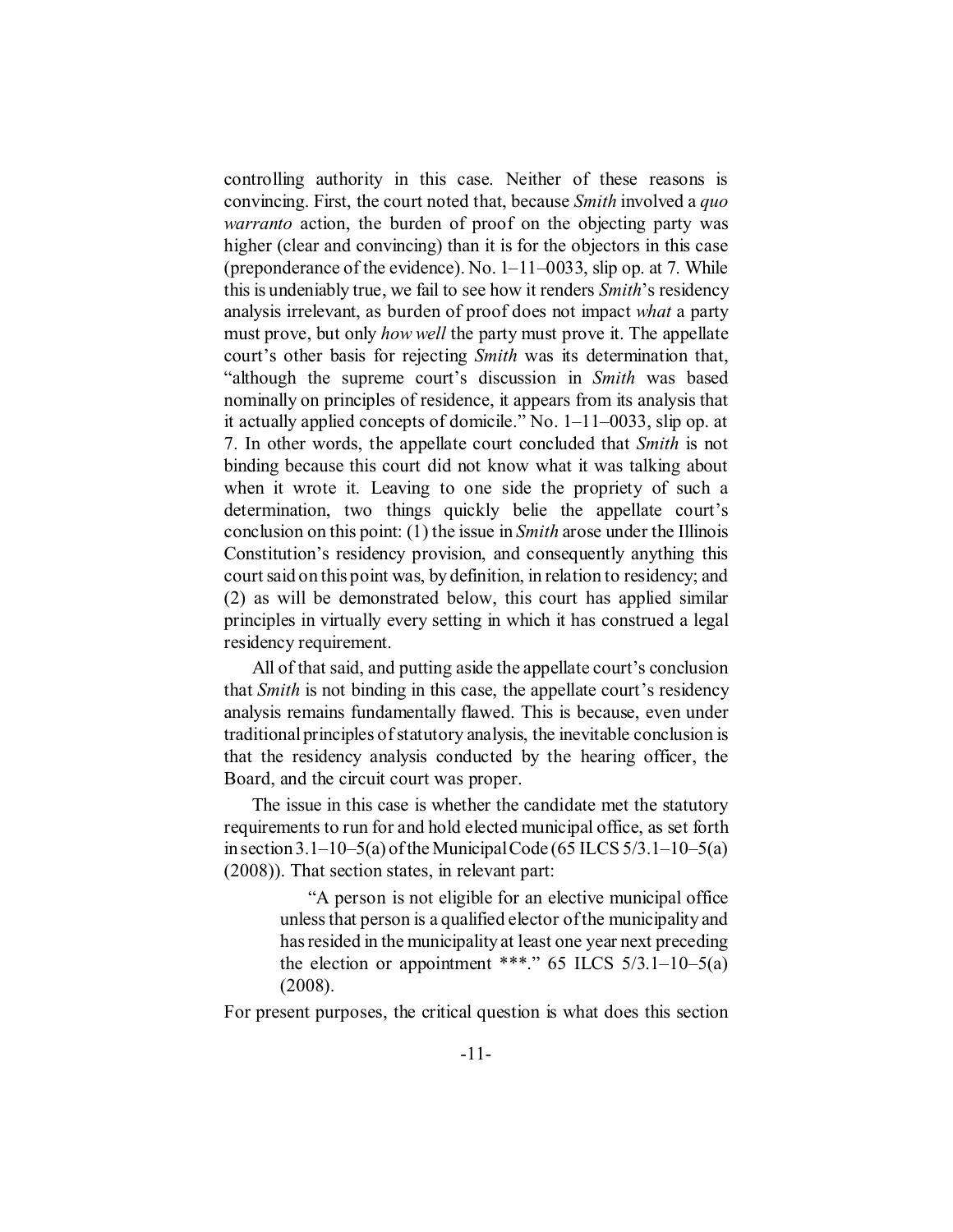mean by "reside[ ] in"? This presents a question of statutory interpretation, which is a question of law subject to *de novo* review (*In re Estate of Dierkes*, 191 Ill. 2d 326, 330 (2000)) and the rules governing our inquiry are familiar. Our primary goal when interpreting the language of a statute is to ascertain and give effect to the intent of the legislature. *Devoney v. Retirement Board of the Policemen's Annuity & Benefit Fund*, 199 Ill.2d 414, 424-25 (2002). The plain language of a statute is the best indication of the legislature's intent. *In re Christopher K.*, 217 Ill.2d 348, 364 (2005). Where the statutory language is clear and unambiguous, we will enforce it as written and will not read into it exceptions, conditions, or limitations that the legislature did not express. *In re Christopher K.*, 217 Ill.2d at 364.<sup>5</sup>

As *Smith* demonstrates, this court very early on announced the principles that would inform residency analysis in the context of eligibility to hold public office. And since *Smith*, this court has consistently applied similar residency principles in a variety of other contexts, most especially in the context of voting. From these cases, several well-settled principles emerge. First, to *establish* residency, two elements are required: (1) physical presence, and (2) an intent to remain in that place as a permanent home. *Hughes v. Illinois Public Aid Comm'n*, 2 Ill. 2d 374, 380 (1954) (citing voting cases). Second, once residency is established, the test is no longer physical presence but rather abandonment. Indeed, once a person has *established* residence, he or she can be physically absent from that residence for months or even years without having abandoned it:

> "The shortest absence, if, at the time, intended as a permanent abandonment, is sufficient, although the party may soon afterwards change his intention; while, on the other hand, an absence for months or even years, if all the while intended as a mere temporary absence for some temporary purpose, to

<sup>&</sup>lt;sup>5</sup>For purposes of clarity, and like the legislature, we will use terms such as "residency," "resident," and "reside" interchangeably. See *Moran v. Katsinas*, 16 Ill. 2d 169, 174 (1959) ("where the same, *or substantially the same*, words or phrases appear in different parts of the same statute they will be given a generally accepted and consistent meaning" (emphasis added)); see also 10 ILCS 5/3–1, 3–2 (West 2008) (treating "resides in" and "residence" synonymously).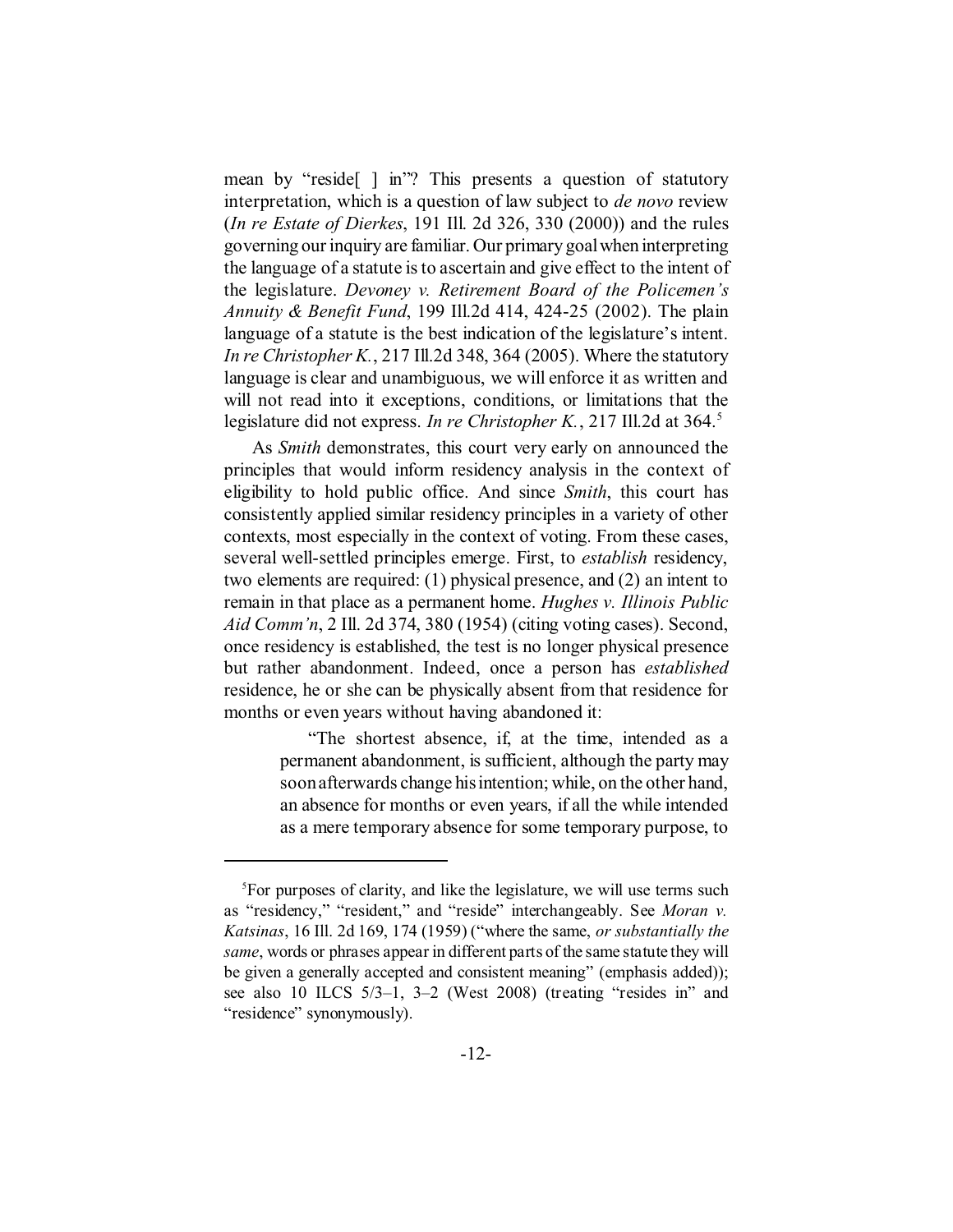be followed by a resumption of the former residence, will not be an abandonment." *Kreitz v. Behrensmeyer,* 125 Ill. 141, 195 (1888).

Stated differently, a residence is not lost "by temporary removal with the intention to return, or even with a conditional intention of acquiring a new residence, but when one abandons his home and takes up his residence in another county or election district." *Clark v. Quick*, 377 Ill. 424, 427 (1941). Third, both the establishment and the abandonment of a residence is principally a question of intent. *Park v. Hood*, 374 Ill. 36, 43 (1940). And while "[i]ntent is gathered primarily from the acts of a person" (*Stein v. County Board of School Trustees*, 40 Ill. 2d 477, 480 (1968)), a voter is competent to testify as to his intention, though such testimony is not necessarily conclusive (*Coffey v. Board of Election Commissioners*, 375 Ill. 385, 387 (1940)). Fourth, and finally, once a residence has been established, the presumption is that it continues, and the burden of proof is on the contesting party to show that it has been abandoned. *In re Estate of Moir*, 207 Ill. 180, 186 (1904).

The question, then, is whether there is any indication that, in enacting and amending section 3.1–10–5(a) of the Municipal Code, the legislature intended residence to mean anything other than what it has meant in this state for well over a century. There is no such indication.

This court has held that "[w]ords used in the Municipal Code, as in any other statute, are to be given their plain and commonly understood meaning in the absence of an indication of legislative intent to the contrary." *In re Petition to Annex Certain Territory to Village of North Barrington*, 144 Ill. 2d 353, 362 (1991). And where a term has a settled legal meaning, this court will normally infer that the legislature intended to incorporate that settled meaning. *People v. Smith*, 236 Ill. 2d 162, 167 (2010). In Illinois, the legal meaning of residence has been settled for well over 100 years, not only in the very context that section 3.1–10–5(a) concerns (see *Smith*, 44 Ill. at 23- 25), but in virtually every other setting in which this court has construed a legal residency requirement. See, *e.g.*, *Hughes v. Illinois Public Aid Comm'n*, 2 Ill. 2d 374, 380 (1954) (eligibility for state public aid); *People ex rel. Heydenrich v. Lyons*, 374 Ill. 557, 566 (1940) (eligibility for local public aid); *In re Petition of Mulford*, 217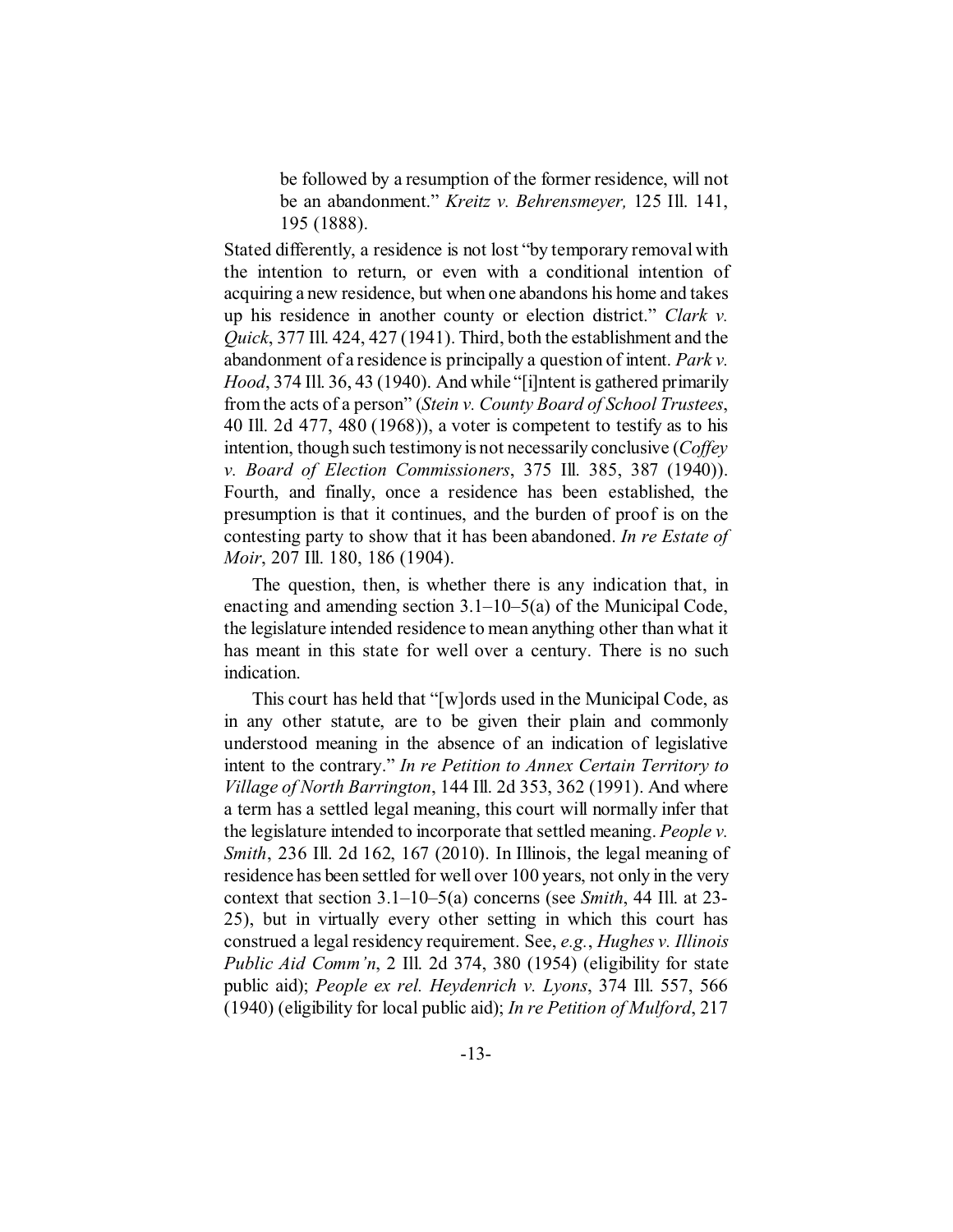Ill. 242, 249 (1905) (eligibility to serve as executor of decedent's estate);*In re Estate of Moir*, 207 Ill. 180, 186-87 (1904) (liability for inheritance tax); *Smith v. People ex rel. Frisbee*, 44 Ill. 2d 16 (1867) (eligibility to hold public office). There is absolutely no indication anywhere in the Municipal Code that the legislature intended residency in section  $3.1-10-5(a)$  to mean anything other than this well-settled meaning.

Second, this court has twice stated explicitly that related provisions of the Election Code and of the Illinois Municipal Code are to be considered *in pari materia* for purposes of statutory construction. See *Cinkus v. Village of Stickney Municipal Officers Electoral Board*, 228 Ill. 2d 200, 218 (2008); *United Citizens of Chicago and Illinois v. Coalition to Let the People Decide in 1989*, 125 Ill. 2d 332, 338-39 (1988). The reason for this is that these two Codes are " '[g]overned by one spirit and a single policy.' " *Id*. at 339 (quoting *People v. Maya*, 105 Ill. 2d 281, 286-87 (1985)). Consequently, this court must presume " 'that the legislature intended the enactments to be consistent and harmonious.' " *Id*. Section 3–1 of the Election Code provides, in relevant part, that "[e]very person (i) who has resided in this State and in the election district 30 days next preceding any election therein \*\*\* and who is a citizen of the United States, of the age of 18 or more years is entitled to vote at such election for all offices and on all propositions." 10 ILCS 5/3–1 (West 2008). Section 3–2(a) of the Election Code, in turn, provides that "[a] permanent abode is necessary to constitute a residence within the meaning of Section 3–1." 10 ILCS 5/3–2(a) (West 2008). Thus, under the voter-eligibility provisions of the Election Code, "residency" and "permanent abode" are synonymous (see *Pope v. Board of Election Commissioners*, 370 Ill. 196, 200 (1938)), and both are governed by the well-settled residency principles outlined above (see, *e.g.*, *id*.). This, then, raises the question: How can this court best construe the residency requirement in section 3.1–10–5(a) of the Municipal Code as to render it consistent and in harmony with the residency requirement contained in section 3–1 of the Election Code? The appellate court's answer was to assign them inconsistent and competing meanings. No. 1–11–0033, slip op. at 20-21. How, exactly, this fosters consistency and harmony is unclear, and the appellate court makes no effort to explain. The far better approach, we believe,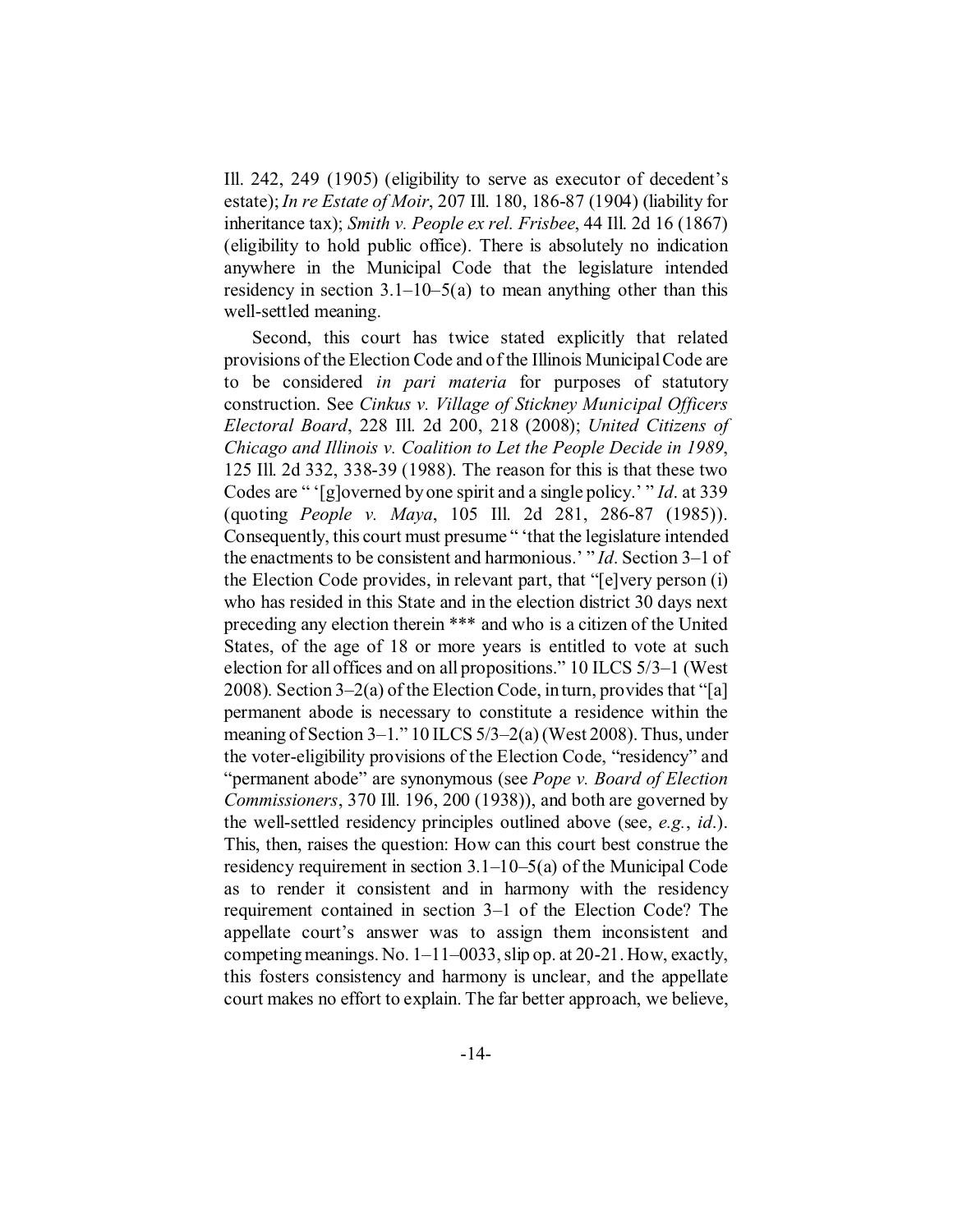and the one that vindicates our obligation to construe the provisions consistently and harmoniously, is to presume that they have the *same* meaning, that to "reside[ ] in" means the same thing in section 3.1–10–5(a) of the Municipal Code as it does in section 3–1 of the Election Code.

Third, as helpful as the *in pari materia* doctrine is, it is not clear that it is necessary in this case, as we are faced not so much with related provisions of separate statutes as with a single statutory provision. Consequently, the more relevant canon of construction may be the one stating that "where the same, or substantially the same, words or phrases appear in different parts of the same statute they will be given a generally accepted and consistent meaning, where the legislative intent is not clearly expressed to the contrary." *Moran v. Katsinas*, 16 Ill.2d 169, 174 (1959). Again, section 3.1–10–5(a) of the Municipal Code states, in relevant part:

> "A person is not eligible for an elective municipal office unless that person is a qualified elector of the municipality and has resided in the municipality at least one year next preceding the election or appointment \*\*\*." 65 ILCS  $5/3.1-10-5(a)$ (West 2008).

And again, to determine whether one is a "qualified elector of the municipality," article 3 of the Election Code must be consulted. Effectively, then, the voter eligibility standards from article 3 of the Election Code, including the residency standard, have been incorporated into section 3.1–10–5(a) of the Municipal Code. Thus, were we to say that residency means one thing in article 3 of the Election Code and something altogether different in section 3.1–10–5(a) of the Municipal Code, we would be creating an inconsistency not only between the two codes, but within section 3.1–10–5(a) itself–residency would mean one thing in the "qualified elector" clause, and something else just three words later in the oneyear residency clause. There being no indication that the legislature intended any such inconsistency, we will not read it into section 3.1–10–5(a). Instead, we will presume that the legislature intended residency to mean the same thing each time it is referenced in section  $3.1 - 10 - 5(a)$ .

Of course, the appellate court did not see the statutory question this way. But its reasons for departing from over 100 years of settled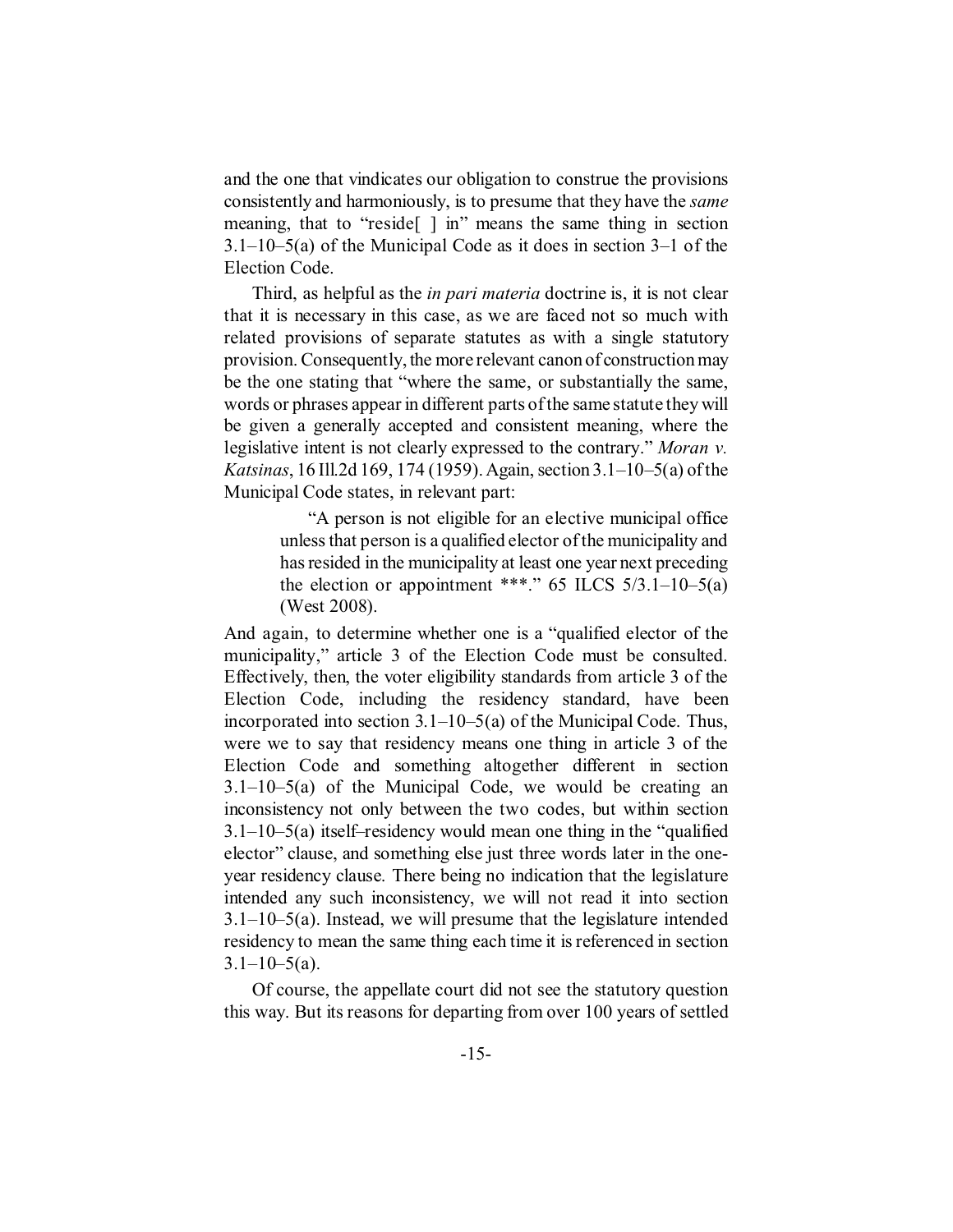residency law are hardly compelling and deserve only brief attention. First, as already noted, the appellate court asserts that this court "has at least once noted the distinction between candidate and voter residency requirements." No. 1–11–0033, slip op. at 9. In support, the appellate court cites to this court's 1960 pronouncement that the residency requirements set forth in the Municipal Code " 'differentiate[d] between "electors" and those persons who may qualify for municipal office.' " No. 1–11–0033, slip op. at 9 (quoting *People ex rel. Moran v. Teolis*, 20 Ill. 2d 95, 104 (1960)). The intended implication, of course, is that this court has a history of defining residency differently as between candidates and electors. What the appellate court fails to mention is that the cited portion of *Moran* was referring solely to the statutory *time periods* in the respective local residency requirements (*i.e.*, 30 days for electors, one year for candidates), a "distinction" that appears on the face of the statute and says nothing about *how*, as opposed to *how long*, residency must be established.

The appellate court then spends five pages examining section 3.1–10–5(d) of the Municipal Code (65 ILCS  $5/3.1-10-5$ (d) (West 2008)), which is somewhat mysterious given that this section in no way speaks to the definition of "residency." Enacted in 2007, section  $3.1 - 10 - 5(d)$  provides:

> "If a person (i) is a resident of a municipality immediately prior to the active duty military service of that person or that person's spouse, (ii) resides anywhere outside of the municipality during that active duty military service, and (iii) immediately upon completion of that active duty military service is again a resident of the municipality, then the time during which the person resides outside the municipality during the active duty military service is deemed to be time during which the person is a resident of the municipality for purposes of determining the residency requirement under subsection (a)." 65 ILCS 5/3.1–10–5(d) (West 2008).

Far from resolving the question of what it means to "reside in" or be "a resident of" a municipality for purposes of section  $3.1-10-5(a)$ , section 3.1–10–5(d) begs that very same question. By its plain terms, section 3.1–10–5(d) speaks of someone who, though once a "resident," spent some amount of time "resid[ing]" somewhere else,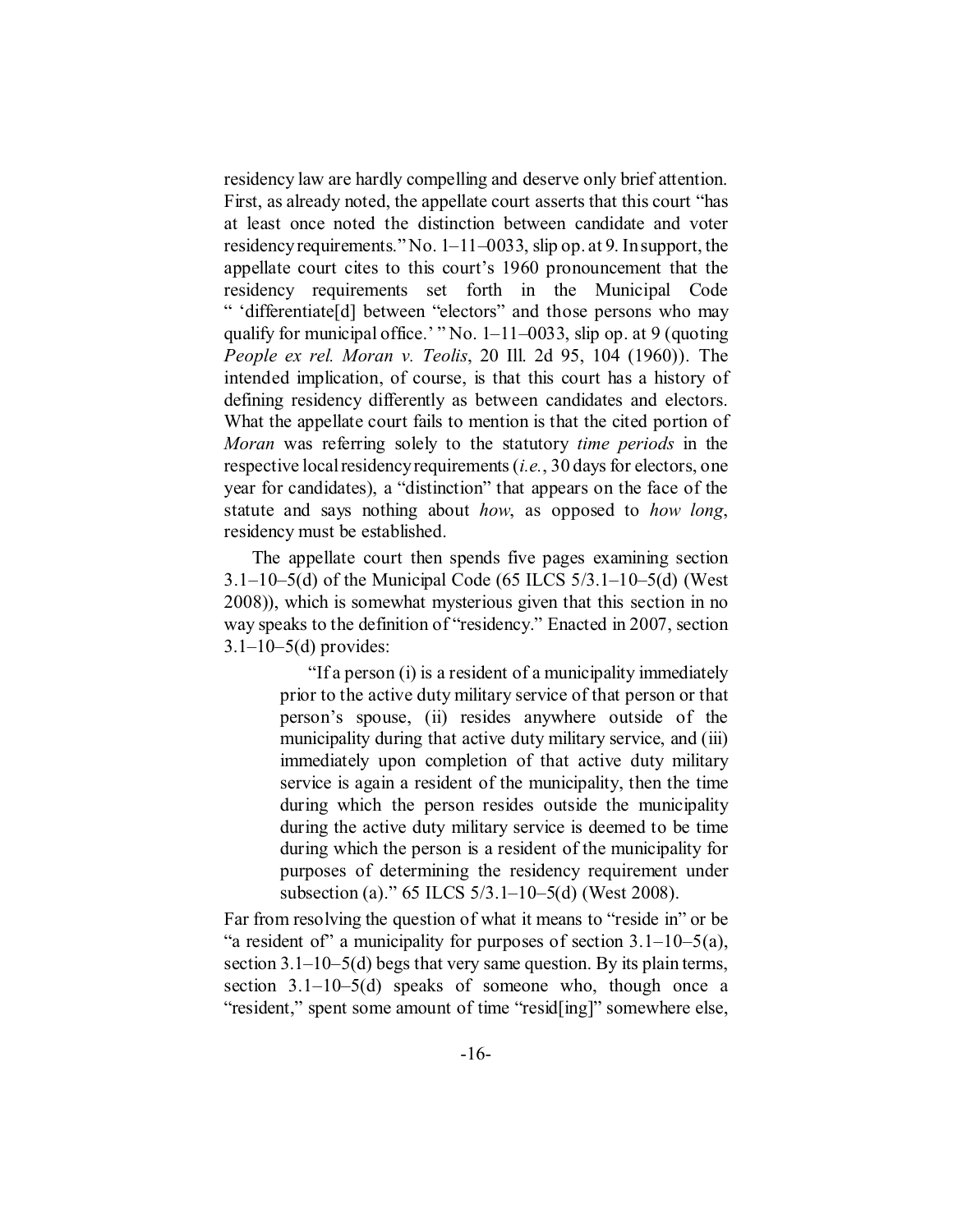and now is "again a resident." The only way to construe this provision in any meaningful way is to know what the Municipal Code means by residency, something section  $3.1-10-5(d)$  in no way speaks to. So rather than providing the elusive answer, this provision leaves us right back where we started: What does residency mean for purposes of section 3.1–10–5 of the Municipal Code?

By way of final thought on this question, we wish to point out that, while this court's traditional definition of residence may be plugged into the Municipal Code without creating any ambiguity or confusion, the appellate court's new and undefined standard promises just the opposite. Although adopting a previously unheard-of test for residency that would have applied to all future municipal elections, the court made no attempt to explain what its standard means. The only hint given by the appellate court is that, whatever its standard means, this candidate did not satisfy it. The appellate court never explained what it meant by "actually reside" or "actually live." Indeed, as its discussion of section  $3.1-10-5(d)$  reflects, the entire appellate court opinion can be read as nothing more than an extended exercise in question begging, in which the appellate court sets forth the question to be answered as what it means to "reside" (No. 1–11–0033, slip op. at 11), and concludes that it means to have "actually resided" (No.  $1-11-0033$ , slip op. at 21).

The difficulty of applying such a standard is immediately apparent. For instance, consider a Chicago resident who owns a second home in Florida and typically spends a month there every winter. Where is that person "actually living" or "actually residing" during the month when he or she is at the second home? Is such a person ineligible for municipal office unless he or she sleeps at the Chicago house every night for the year preceding the election? Is there a time limit with this test? Would a week at the second home be short enough but two months be too long? What about a Chicago resident whose job requires him to spend extended periods of time out of the country every year? Where is such a person "actually living" or "actually residing" when out of the country? Assuming without deciding that the appellate court was correct that the government service exception does not apply to candidates, consider the example of Representatives in Congress who often spend 4-5 days a week in Washington. If a Representative from a Chicago congressional district owns a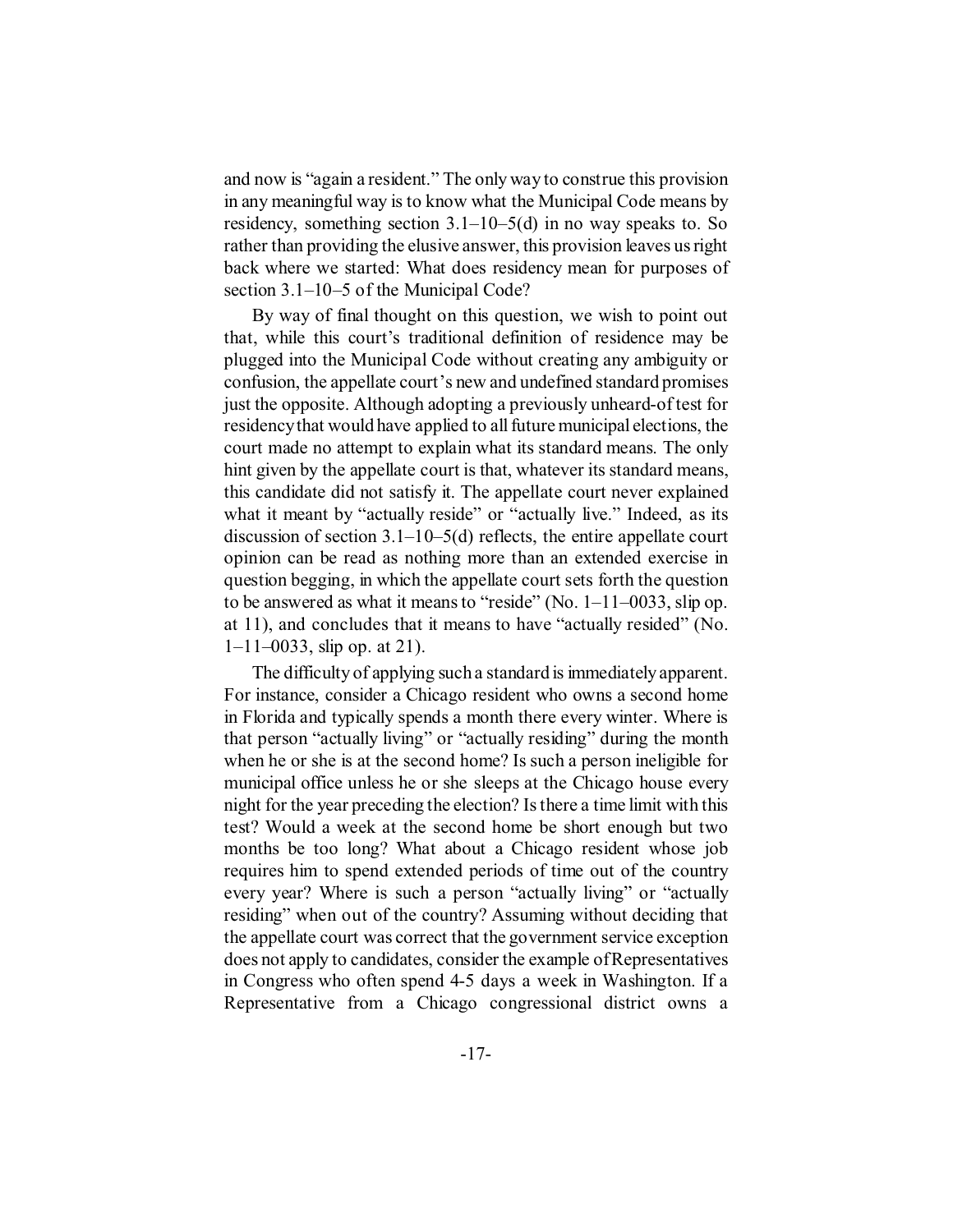condominium in Washington, where is that representative "actually living" or "actually residing" when Congress is in session? Under the majority's test, would the candidate have been ineligible to run for mayor even during the time he was serving in Congress? The same confusion would arise with respect to State Representatives or State Senators who must spend considerable amounts of time in Springfield. Applying the traditional test of residency to all of the above examples leads to the commonsense conclusion that all would remain Chicago residents even when away. Under the appellate court's test, considerable doubt would arise as to whether *any* of these people could meet a residency test that requires one year of "actually living" or "actually residing" in the municipality. Once the practical implications of adopting a standard for residence that means "actually lives" or "actually resides" are considered, one can readily appreciate why such a standard has never been adopted and why the standard used in Illinois has endured for well over a century.

So where does all of this leave us? It leaves us convinced that, when determining whether a candidate for public office has "resided in" the municipality at least one year next preceding the election or appointment, the principles that govern are identical to those embodied in *Smith* and consistently applied in the context of determining whether a voter has "resided in" this state and in the election district 30 days next preceding any election. Thus, in assessing whether the candidate has *established* residency, the two required elements are: (1) physical presence, and (2) an intent to remain in that place as a permanent home. Once residency is established, the test is no longer physical presence but rather abandonment, the presumption is that residency continues, and the burden of proof is on the contesting party to show that residency has been abandoned. Both the establishment and abandonment of a residence is largely a question of intent, and while intent is shown primarily from a candidate's acts, a candidate is absolutely competent to testify as to his intention, though such testimony is not necessarily conclusive.

With these governing principles in mind, we now consider the Board's ruling. The first thing that must be observed is that the Board applied the very standard we prescribe above for determining residency. Given this, and given that we have already determined that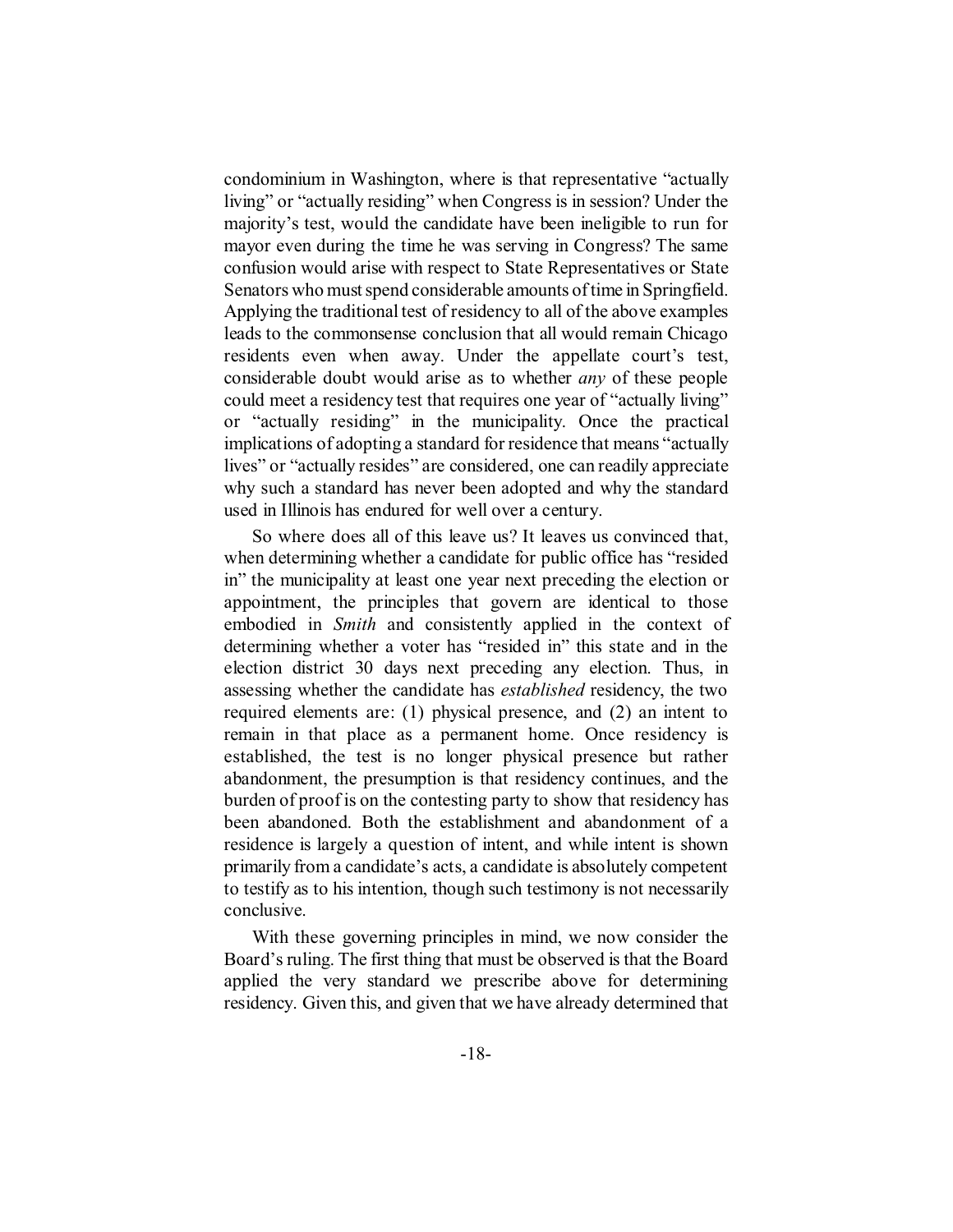the Board's factual findings were not against the manifest weight of the evidence, we may immediately proceed to determining whether the Board's conclusion that the candidate met the residency requirement was clearly erroneous. A decision is "clearly erroneous" only when the reviewing court is left with a definite and firm conviction that a mistake has been committed. *Cook County Republican Party v. Illinois State Board of Elections*, 232 Ill. 2d 231, 244 (2009). Having carefully reviewed the Board's decision, we are not left with a definite and firm conviction that a mistake has been committed.

Again, because it is uncontested that the candidate was a Chicago resident at least until January 2, 2009, when he resigned his office as Representative from the Fifth Congressional District of Illinois, the Board correctly determined that the relevant question was*not* whether the candidate had *established* residency in Chicago, but rather whether the objectors had proved by a preponderance of the evidence that the candidate had *abandoned* that residency at any time during the oneyear period before the February 22, 2011, election. Only when abandonment is proven is residence lost. *Stein v. County Board of School Trustees*, 40 Ill. 2d 477, 479 (1968). On the question of abandonment, a party's intention is controlling. *Kreitz*, 125 Ill. at 195. Intention is determined both by a person's declarations and his acts. *Id*. A person's declarations of intent are not conclusive and may be disproved by his acts. *Id*. Once a residence has been established the presumption is that it continues, and the burden of proof is on the party claiming that it has been changed. *Moir's Estate*, 207 Ill. at 186.

After finding the facts as summarized at the outset of this opinion, the Board concluded that the objectors had failed to meet their burden of showing that the candidate had abandoned his residence. Specifically, the Board found that the preponderance of the evidence did not show the candidate had formed an intention to terminate his residence in Chicago or to establish his residence elsewhere. The candidate maintained significant contacts in and with the City of Chicago and the State of Illinois, including continuing ownership of real estate; continuing ownership of valuable personal property of kinds that a reasonable person would store at the place he deemed to be his permanent residence and to which he planned to return. The Board concluded that the candidate's absence from Chicago was solely for the purpose of permitting him to discharge what he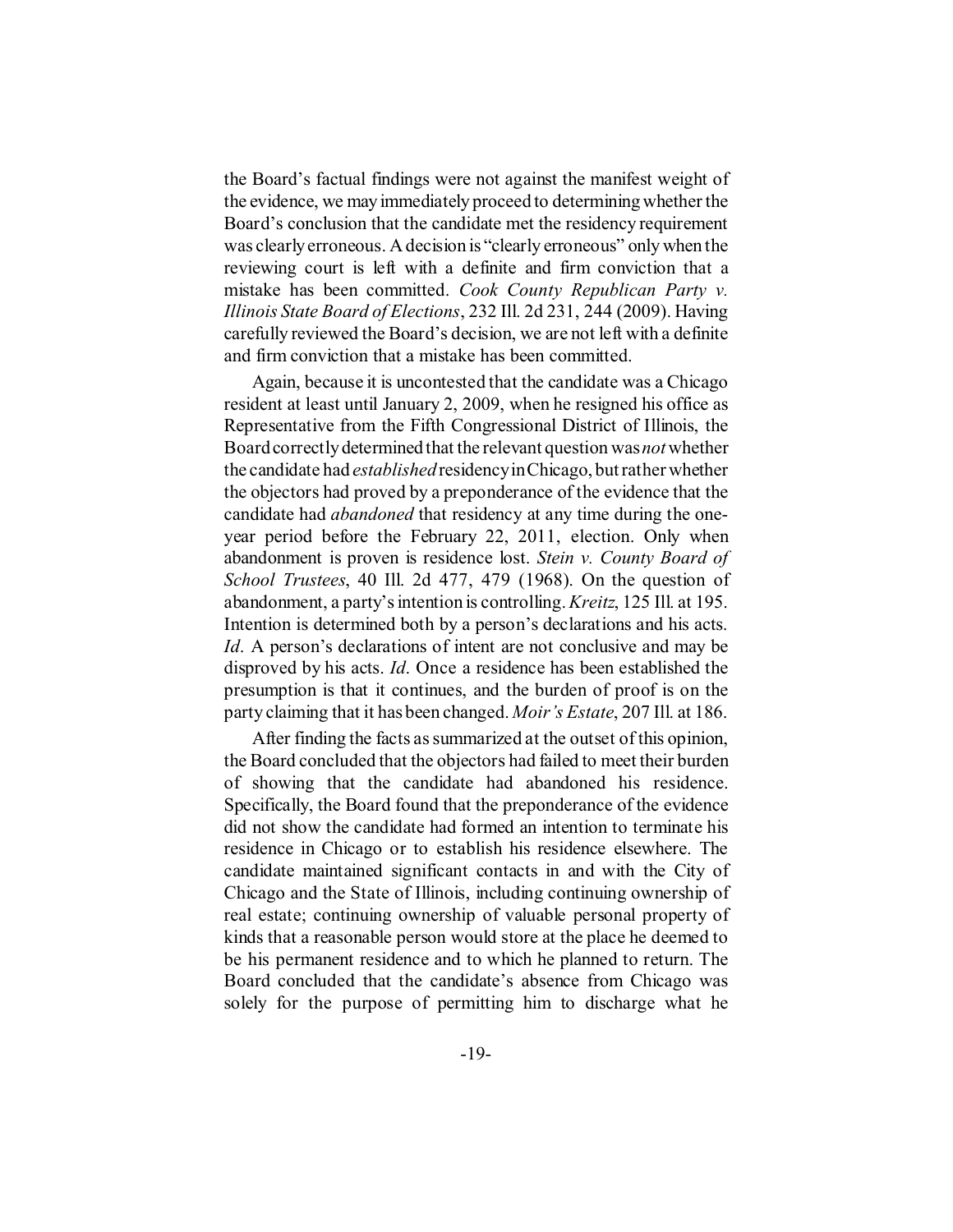perceived to be a duty to serve the United States in the capacity of Chief of Staff to the President of the United States. Moreover, the Board found that the fact that the ending dates of the lease terms for the Woodley House and the Hermitage House were identical, showed that the candidate intended to return to the Hermitage House as soon as his service to the President was over. None of these findings are clearly erroneous.

This is a situation in which, not only did the candidate testify that his intent was not to abandon his Chicago residence, his acts fully support and confirm that intent. The candidate told several friends that he intended to serve as Chief of Staff for no more than 18 months or two years before returning to Chicago. The candidate has continued to own and pay property taxes on the Chicago residence while only renting in Washington, D.C. As set forth above, the ending dates for the Woodley House lease and the Hermitage House lease were identical and coincided with the end of the school year of the candidate's children. This supports an inference that the candidate intended to move back into the Hermitage House when the Woodley House lease ended. The candidate has continuously maintained an Illinois driver's license setting forth the Hermitage House as his address and has never obtained a Washington, D.C., driver's license. The candidate has continued to register his car at the Hermitage House address. The candidate registered to vote from the Hermitage House address in 1999 and has continuously voted from that address in every election through February 2010. Up and through 2010, the candidate did his banking in Chicago and had the Hermitage House address printed on his personal checks. The candidate left many personal items in the Hermitage House, including his bed, two televisions, a stereo system, a piano, and over 100 boxes of personal possessions. Although the candidate paid income taxes to the government of the District of Columbia, the candidate continued to pay state income tax in Illinois.

 The objectors claim that, once a person rents out a residence, he or she has abandoned it as a matter of law. This is obviously incorrect, as it is directly contrary to *Smith*. Indeed, *Smith* makes clear that rental is merely one factor to consider in determining abandonment (*Smith*, 44 Ill. at 24), and the terms of the rental and the circumstances surrounding it must be considered. For instance, if an Illinois resident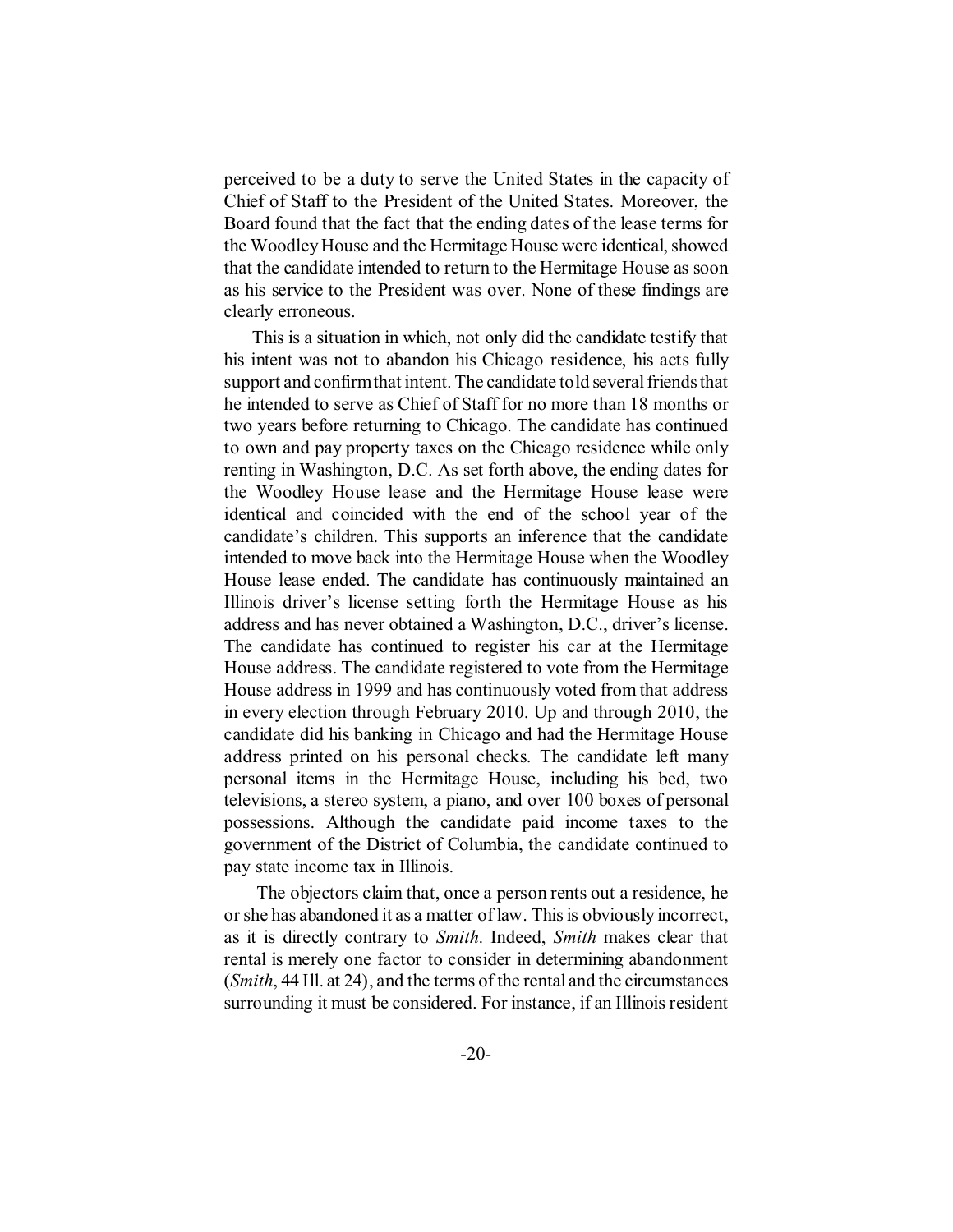accepts a permanent job with an out-of-state corporation, purchases a house in a new state, moves his or her family into the new house, moves all of his or her belongings out of the old house and into the new one, and then rents out the old house on a one-year lease with a right to renew, it clearly could be said that this was an abandonment of the Illinois residency. By contrast, the Board did not believe that this rental showed abandonment when the candidate took a position as Chief of Staff to the President of the United States (an inherently temporary position of national service), merely rented in Washington, D.C., left many personal belongings in the Chicago residence, and ensured that the lease term for the Chicago house ended at the same time as the lease on the Washington, D.C., house. The Board determined that, in this situation, the rental did not show abandonment of the residence. This conclusion was well supported by the evidence and was not clearly erroneous.

Given the record before us, it is simply not possible to find clearly erroneous the Board's determination that the objectors failed to prove that the candidate had abandoned his Chicago residence. We therefore reverse the decision of the appellate court and affirm the decision of the circuit court, which confirmed the Board's decision.

So there will be no mistake, let us be entirely clear. This court's decision is based on the following and *only on the following*: (1) what it means to be a resident for election purposes was clearly established long ago, and Illinois law has been consistent on the matter since at least the 19th Century; (2) the novel standard adopted by the appellate court majority is without any foundation in Illinois law; (3) the Board's factual findings were not against the manifest weight of the evidence; and (4) the Board's decision was not clearly erroneous.

Appellate court judgment reversed; circuit court judgment affirmed.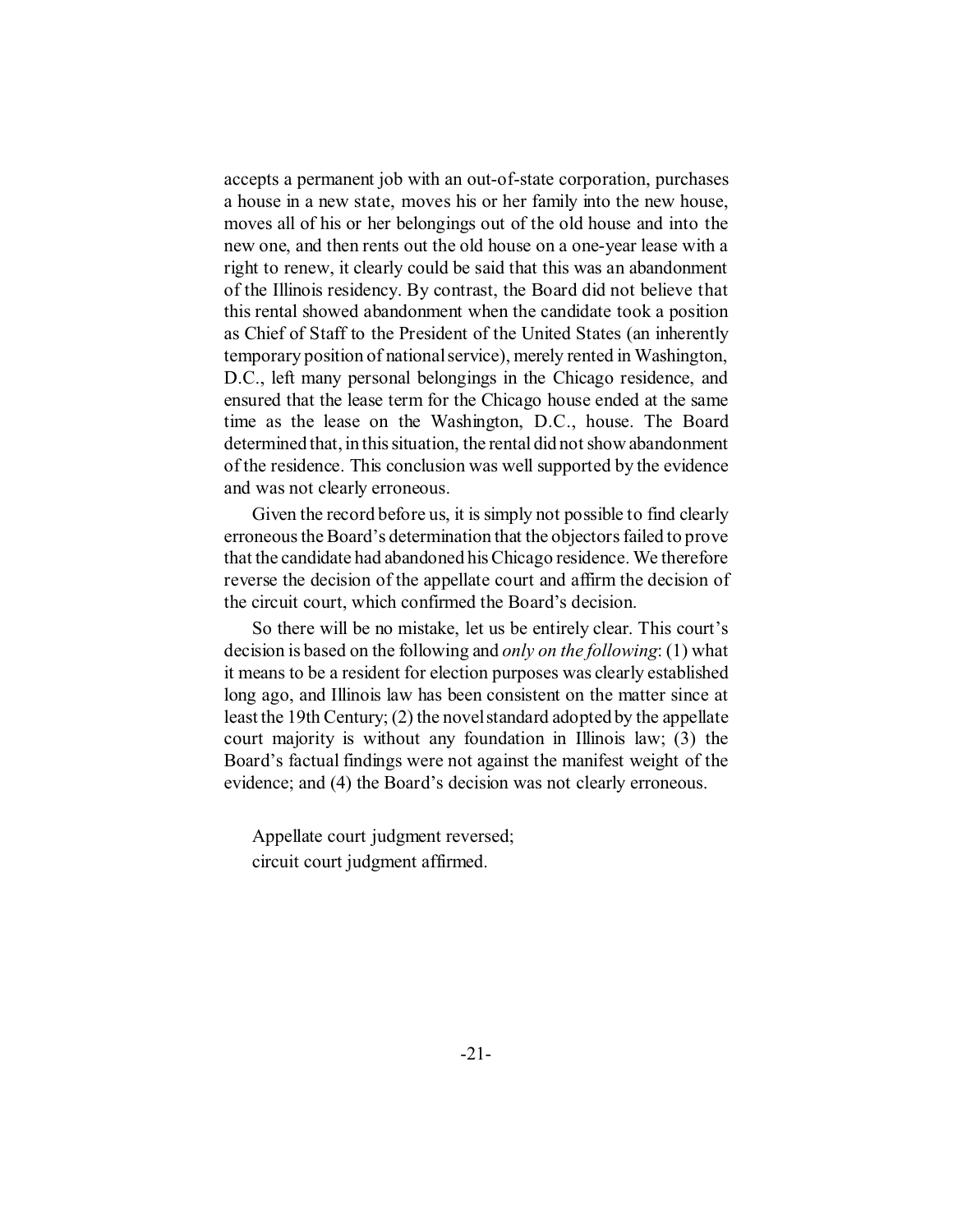#### JUSTICES FREEMAN and BURKE, specially concurring:

We join in the majority's decision to reverse the judgment of the appellate court. We do not, however, agree with the majority's reasoning.

The result in this case is in no way as clear-cut as the majority makes it out to be. The majority states that, in Illinois, "the legal meaning of residence has been settled for well over 100 years, not only in the very context that section 3.1–10–5(a) concerns (see *Smith*, 44 Ill. at 23-25), but in virtually every other setting in which this court has construed a legal residency requirement." Slip op. at 13-14. This is simply not true.

As this court has noted, the legal term "residence" does not "have a fixed and constant meaning" *Fagiano v. Police Board*, 98 Ill. 2d 277, 282 (1983)); see also Restatement of the Law, Second, Conflict of Laws §11, cmt. *k*, at 45 (1971) ("Residence is an ambiguous word whose meaning in a legal phrase must be determined in each case"); W. Reese and R. Green, *That Elusive Word, 'Residence,'* 6 Vand. L. Rev. 561, 580 (1953) (residence is "one of the most nebulous terms in the legal dictionary"); *Willenbrock v. Rogers*, 255 F.2d 236, 237 (1958) ("The words 'resident' and 'residence' have no precise legal meaning although they are favorite words of legislators.").

The majority bases its decision entirely on *Smith v. People ex rel. Frisbie*, 44 Ill. 16 (1867). As the appellate court correctly noted, the outcome in that decision turned solely on intent, a principle that is consistent with the legal concept of domicile. See *Hayes v. Hayes*, 74 Ill. 312 (1874). Unfortunately, *Smith* was not this court's last pronouncement on the issue. Later decisions, namely *Pope v. Board of Election Commissioners*, 370 Ill. 196 (1938), *Park v. Hood*, 374 Ill. 36 (1940), and *Clark v. Quick*, 377 Ill. 424 (1941), each define residence in terms of domicile *plus* a permanent abode. In other words, under these cases, intent alone is not enough to establish residency.

Suffice it to say, therefore, that this court has not always spoken clearly on what is meant by residency, and the majority should acknowledge this fact. This is why both sides in this dispute can contend that their respective positions are supported by decades of precedent. Indeed, contrary to the majority's assertions, the only thing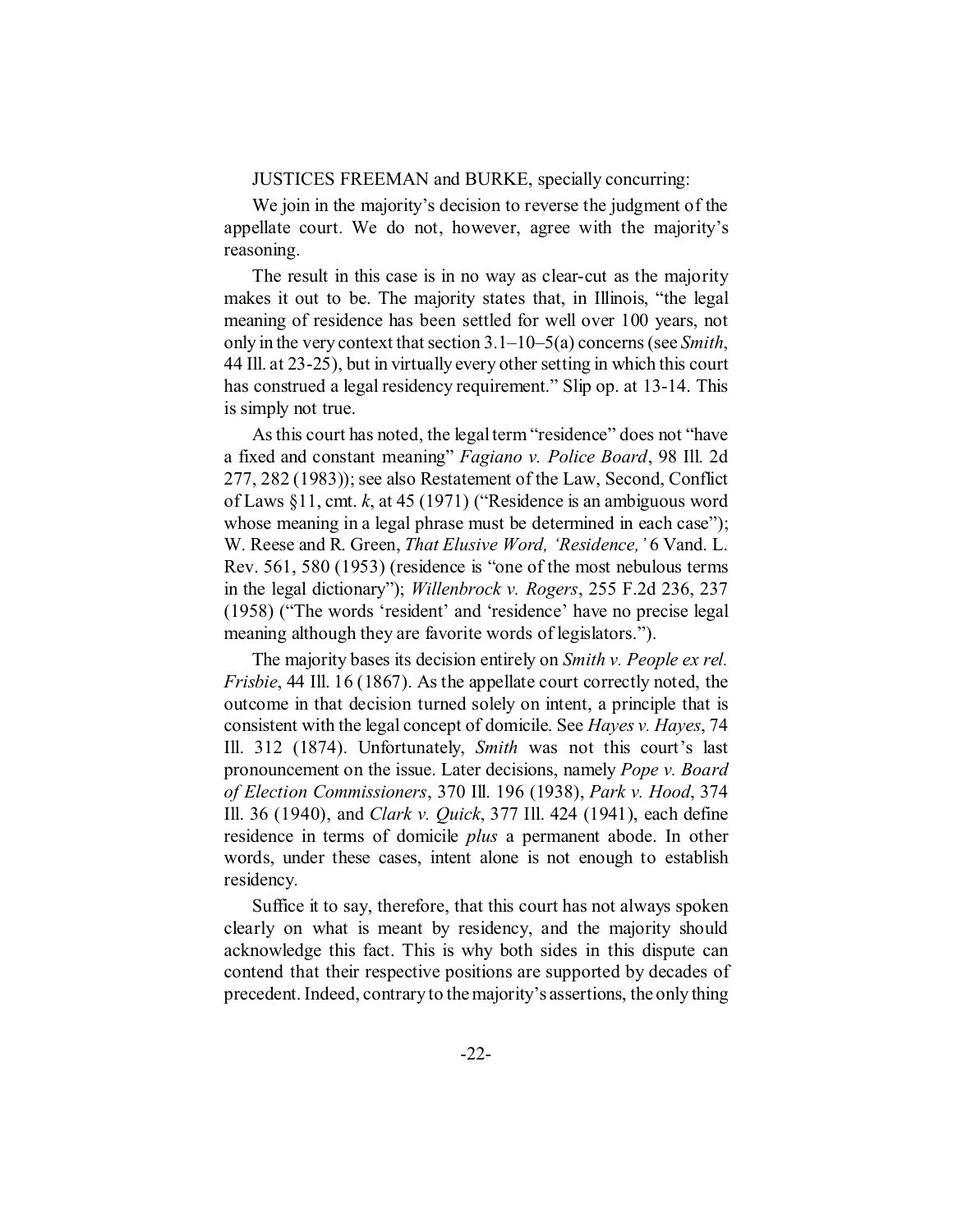that is well established in this case is the confusion that has existed on this subject. The majority today now makes clear that residency for all purposes is the equivalent of domicile. The majority, therefore, should overrule those portions of *Pope*, *Park*, and *Clark* which hold to the contrary.

It is for this reason that the tone taken by the majority today is unfortunate. Because our own case law was, until today, unclear, it is unfair of the majority to state that the appellate court majority "toss[ed] out 150 years of settled residency law" (slip op. at 10), adopted a "previously unheard-of test for residency" (slip op. 17), or was engaged in a "mysterious" analysis (slip op. at 16). In order to properly address the parties' arguments, the appellate court had to reconcile this court's conflicting pronouncements on the question of residency. That court did the best it could without the benefit of a supreme court opinion which clarified the standards. By refusing to acknowledge the role our own case law has played in creating the dispute before us, the majority unwittingly adds credence to the inflammatory statements contained in the dissenting opinion below.

The dissenting justice below accused the appellate court majority of engaging in a "pure flight of fancy" (No. 1–11–0033, slip op. at 35, Lampkin, J., dissenting)), of "conjur[ing]" its result "out of thin air" (*id*. at 40), and of having a "careless disregard for the law" (*id*. at 41). The dissenting justice also stated that the result was a "figment of the majority's imagination"(*id*. at 39), based on the "whims of two judges" (*id*. at 42). In other words, the dissenting justice accused the majority of basing its decision on something other than the law.

When the appellate court's decision was announced, these accusations were repeatedly emphasized in the media (see, *e.g.*, *Judicial Arrogance*, Chicago Tribune, Jan. 25, 2011, at 14; *Rahm Ruling a Disservice to Voters*, Chicago Sun-Times, Jan. 25, 2011, at 21), thereby fueling the perception that the appellate court's decision was, in fact, based on extrajudicial considerations. The tone taken by the majority today, and the refusal to acknowledge conflicting case law, unfairly perpetuates that notion.

Spirited debate plays an essential role in legal discourse. But the majority opinion here and the appellate dissent cross the line. Inflammatory accusations serve only to damage the integrity of the judiciary and lessen the trust which the public places in judicial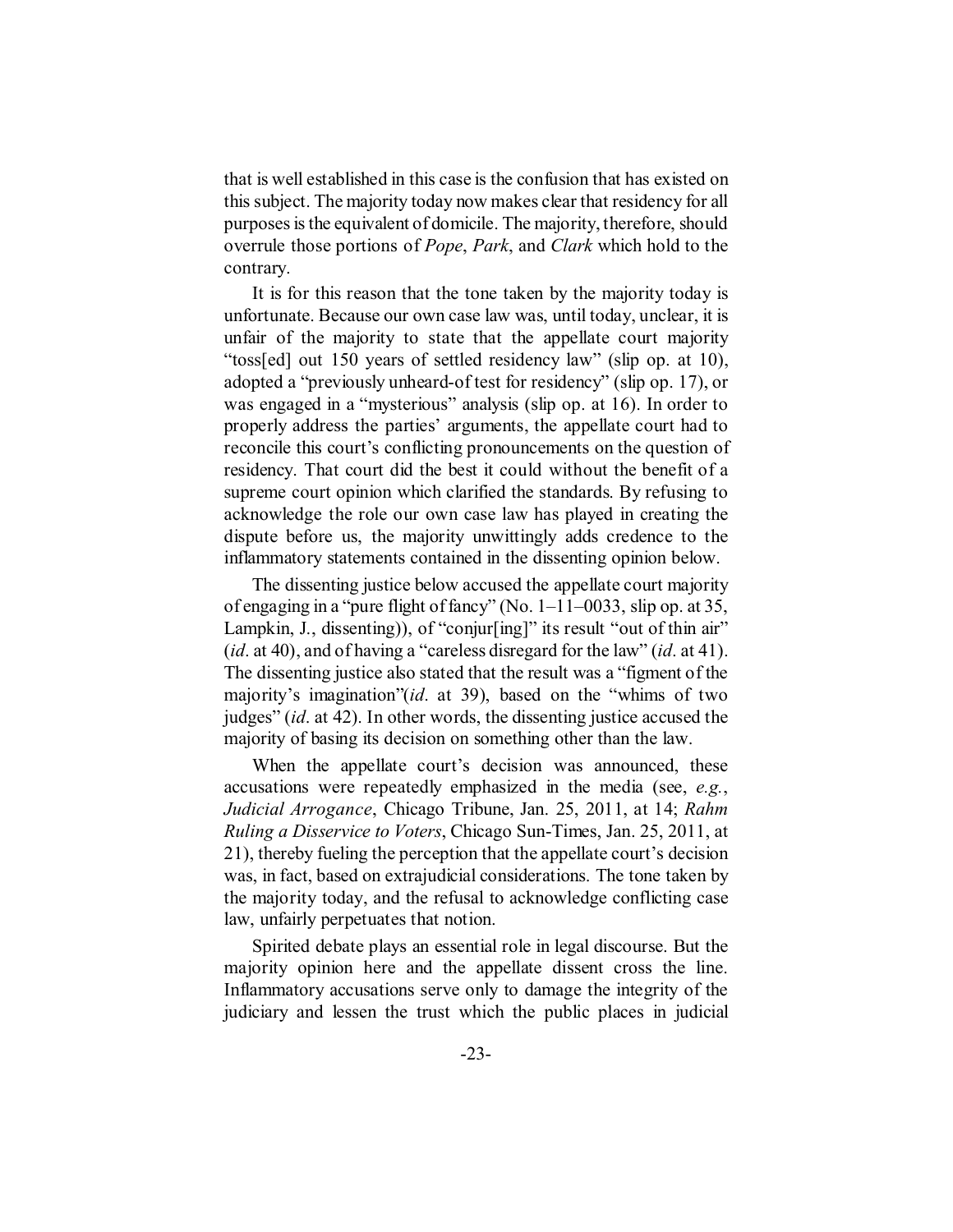opinions. The present case, one of obvious public interest, raises difficult questions regarding the legal concept of residency about which reasonable minds may differ. Indeed, as noted above, the meaning of the term "residency" has puzzled attorneys and judges since the term first appeared in the statute books. The majority and dissenting appellate court opinions illustrate the confusion that has long existed on this issue, which is the very reason for the difficulty in discerning what the General Assembly meant when it used the words "has resided in" in section  $3.1-10-5(a)$  of the Illinois Municipal Code  $(65$  ILCS  $5/3.1-10-5(a)$  (West 2008)). There is no reason for the majority here to cast aspersions on the appellate court's motivations.

Former Illinois Supreme Court Justice Ben Miller, one of the most esteemed jurists to have served on this court, stated it well:

> "Judges often disagree about what result the law requires in a particular case. The existence of these disagreements, and the ability of our legal system to thrive on them, are virtues of the judicial process and of our system of government. The terms of the debate, however, must be framed by civility and respect, and not by suspicion and untruths. When rancor eclipses reason, the quality of the debate is diminished, the bonds of collegiality are strained, and the judicial process is demeaned. We cannot prescribe civility to members of the bar when our own opinions are disfigured by comments as offensive as those we have admonished lawyers for making. \*\*\* We should receive no less from our colleagues than we expect from lawyers who appear in our courts." *People v. Bull*, 185 Ill. 2d 179, 222 (1998).

Finally, it should be noted that today's decision will raise questions beyond the facts of this case. Because the court holds that residency has one settled meaning, and that meaning rests on a person's intent, today's decision will have implications for residency requirements for in-state tuition, residency requirements for municipal employees such as police officers and firefighters, residency requirements for school districts and other similar situations. This court should be prepared to address those issues as firmly and expeditiously as we have done today.

Because of the breadth of today's decision, we do not join the majority's holding that residency is the equivalent of domicile and that